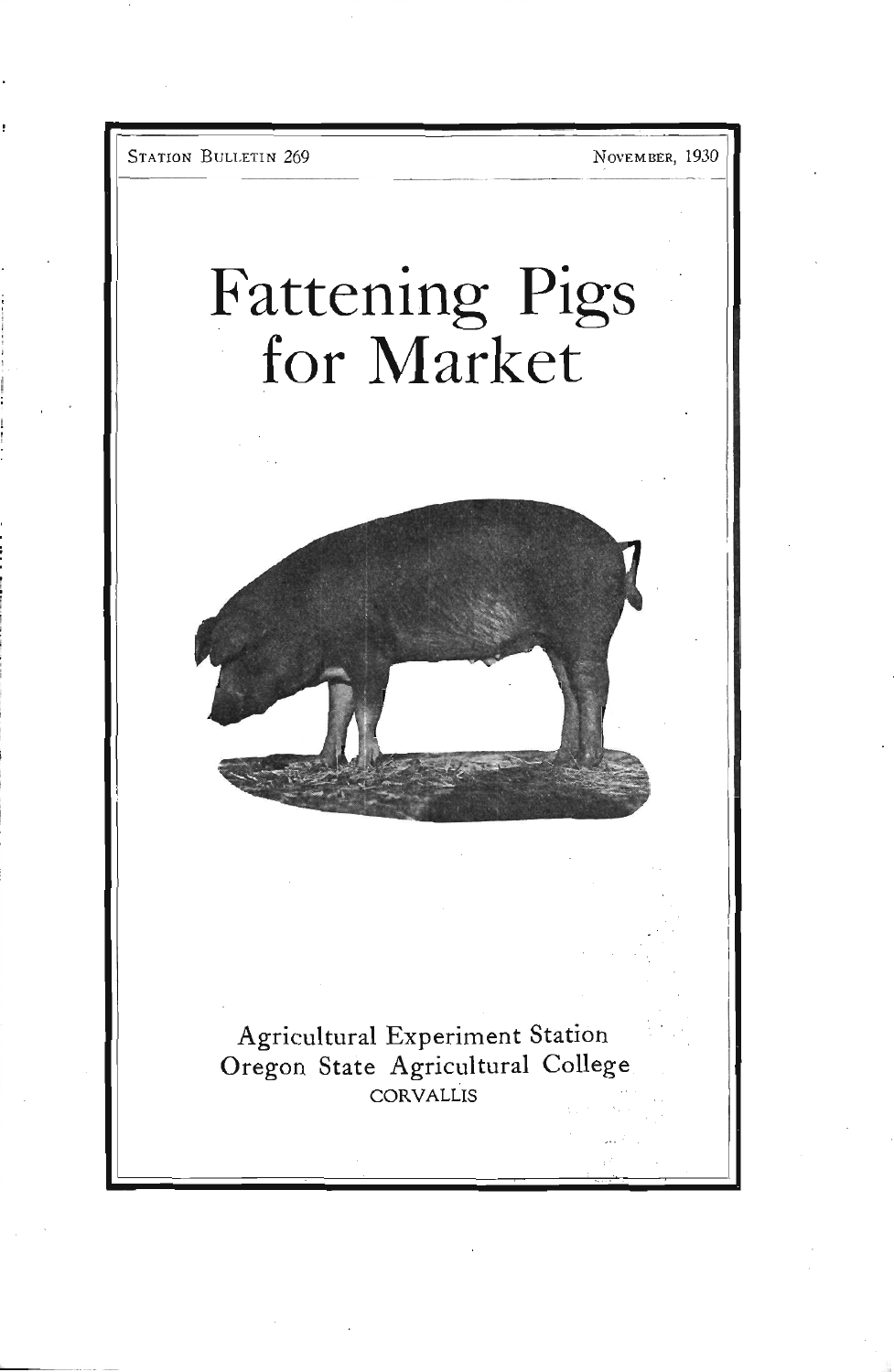#### OREGON STATE BOARD OF HIGHER EDUCATION

# STAFF OF AGRICULTURAL EXPERIMENT STATION ..............................President

H. P. Barss, S.M..............Plant Pathologist in J. F. N.<br>Charge Ceree<br>F. D. Bailey, M.S...Asso, Pathologist, Insec-P. W.

ticide and Fungicide Bd., U. S. D. of A. R. S. ilesse, M.S Associate in Farm

Management F. M. Bolin, D.V.M...Assistant Veterinarian W. It. Bollen, Ph.D Ass't Bacteriologist A. G. Bouquet, Il.S Horticulturist

(Vegetable Gardening) P. M. Brandt, Am Dairy Husband, A. Bressman, M.S Assoc. Agronomist G. G. Brown, R. Horticulturist, Hood River Branch Exp. Station, Hood River Branch Exp. Station, Hood River Branch Exp. Station, Hood

sn Charge B. K. flullis, M.S Assistant Chemist Letlia D. Bunting, A.M Jr. Botanist Seed

Lab., U. S. Dept. of Agric. (Seed Analyst) S. hurrier, M.S Assistant in

Farm Management<br>Leroy Childs, A.B ........Superintendent Hood River Branch Exp. Superintendent Hood River E. T. R.<br>D. Cooter Branch Exp. Station, Hood River E. T. R.

G. V. Copson, M.S...Bacteriologist in Charge H. K. Bean. B.S Superintendent Usnatil/a Branch Exp. Station, Hermiston E. M. Dickinson, D.V.M Assistant

Poultry Pathologist W. H. Dreesen, Ph.D Ag'l Economist T. P. Dykstra, M.S Assistant Plant

Pathologist, U. S. Dept. of Agriculture C.

band in-an, East. Ore. Br. Exp. Sta., Union A. E. Engbretson, D.S Superintendent John Jacob Astor Br. Exp, Sta., Astoria L. G. 0. Gentner, B.S Associate Entomol- ogist,, So. Ore. Br. Exp. Station, Talent L. N. Goodding, BA., u.S Associate Plant

Pathologist, U. S. Department of Agric. D. M. Goode, B.A Associate Editor

J. B. Haag, Ph.D Chemist (Animal Nutrition) H. Hartman, M.S Horticulturist (Pont.) E. H. Harvey, Ph.D Horticulturist (Physiology) D. B. Hill, M.S Assistant Agronomist C. J Hurd, M.S Ass't Ag'l Engineer B. E. Hutchinson, B.S Assistant to Supt. of Harney Valley Br. Exp. Sta., Burns G. Il. l-lyslop, B.S Agronomist in Charge \V. T. Johnson, D.V.M. Poultry Pathologist I. B. Jones, Ph.D...Assoc. Dairy Husband'n

J. S. Jones, M.S.A Chemist in Charge F. H. Wiegan<br>F. L. Knowlton, B.S.....Poultry Husbandman<br>G. W. Kuhlman, M.S ........ Assistant in Farm Joseph Wilcox

Management Maud Wilson, B. M. R. Lewis, C.E.....*Irrigation and Drainage* Sustav Wilster, P. S. Lunn, B.S Poultry Husbandman in Charge A. M. McCapes, D.V.M...*Asst, Veterinarian* F. A. Work, B. S. R. P. McWhorter....*Assoc* 

.....................................Director J. F. Martin, B.S .Jr. Agron., Office of Cereal Crops and Diseases, U. S. D. of A.

P. W. Miller, Ph.D....Assoc. Plant Pathologist. U. S. Dept. of Agric.

H. H. Millsap ............. Agent, Bureau of Plant

A. Mitchell, B.S. Assistant Agronomist, Office of Dry-Land Agric., U. S. D. of A.

B. C. Mote, Ph.D Entomologist in Chg. 0. H. Muth, D.V.M...Assistant Veterinarian M. N. Nelson, Ph.D Agricultural Economist in Charge 0. H. Nelson, B.S Animal Husbandman

O. M. Nelson, B.S., Animal Husbandman<br>A. W. Oliver, M.S., Assistant Animal

Husbandman H. H. Oveson, B.S Asst. to Supt., Sher- man County Br. Exp Sta., Moro K. L. Potter, M,S Animal Husbandmasi

in Charge W. L. Powers. Ph.D Soil Scientist in

Charge F, K. Price, B.S Agricultural Engineer T. Reed, B.S., A.B Editor C. Reimer, M.S Superintendent Sou-them Oregon Br. Exp. Station, Talent H. Rohinson, M.S Chemist, In- sect icicles and Fungicides V. Busch, M.S .Associate Soil Sci-entist (Fertility) I-I. A. Schoth, M.S Associate Agronomist, Forage Crops, U. S. Dept. of Agric. C. K. Schuster, M.S Horticulturist, Bureau

C. E. Schuster, M.S...Horticulturist, Bureau<br>of Plant Industry<br>H. D. Scudder, B.S...Chief in Farm Man'g't<br>O. L. Searcy, B.S.......Technician, Vet. Med.<br>H. E. Selby, B.S..................Associate in Farm<br>Adanagement<br>Charte

Managemient<br>O. Shattuck, M.S......Superintendent Harney<br>Valley Branch Experiment Sta., Burns<br>I. N. Shaw, B.S., D.V.M....Asst. *Veterinarian*<br>J. E. Simms, D.V.M......Asst. *Bacterinagist*<br>B. T. Simms, D.V.M.....Asst. Bacter

Scientist C. L. Sulerud, M.A Asst. Ag'l Economist B. G. Thompson, M.S Asst. Entomoloiist E. F, Torgerson, B.S Assistant Soil Scien. tist (Soil Survey) C. F. Whitaker, B.S Assistant Chemist E. H. Wiegand, B.S Horticulturist (Horticultural Products) Joseph Wilcox, M.S Asst. in Entomology Maud \Vilson, B.S Hon-ic Economist

Manugaciumny<br>Roht. Withycombe, B.S..........Suberintendent<br>Eastern Oregon Br. Exp. Station, Union<br>R. A. Work, B.S...Asst. Irrigation Engineer,<br>Div. of Ag'l Engineering, U. S. D. of A.<br>S. M. Zeller, Ph.D.................Pla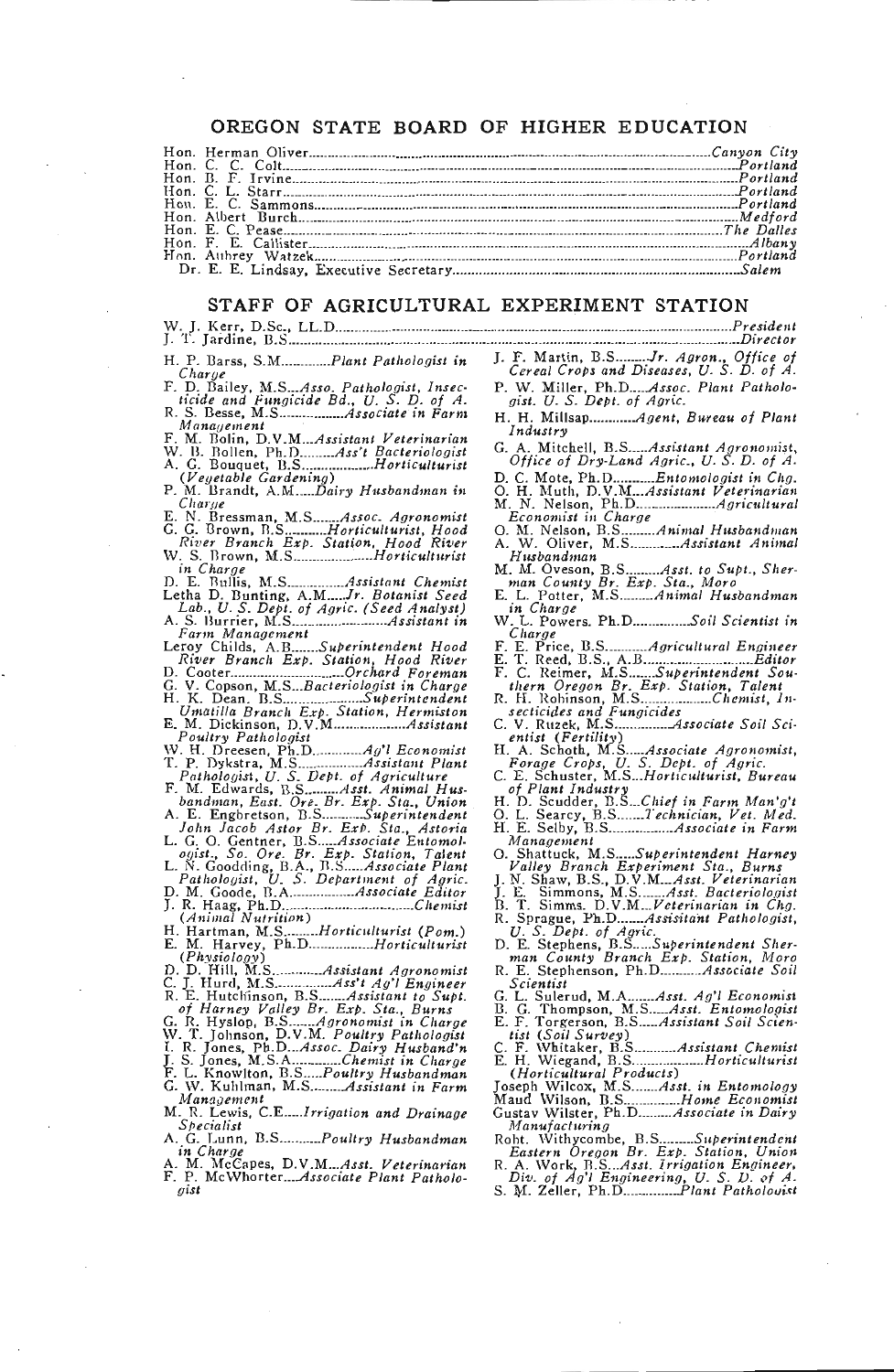# TABLE OF CONTENTS

| Page |  |
|------|--|
|      |  |
| - 8  |  |
| -8   |  |
|      |  |
|      |  |
|      |  |
|      |  |
|      |  |
|      |  |
|      |  |
| -20  |  |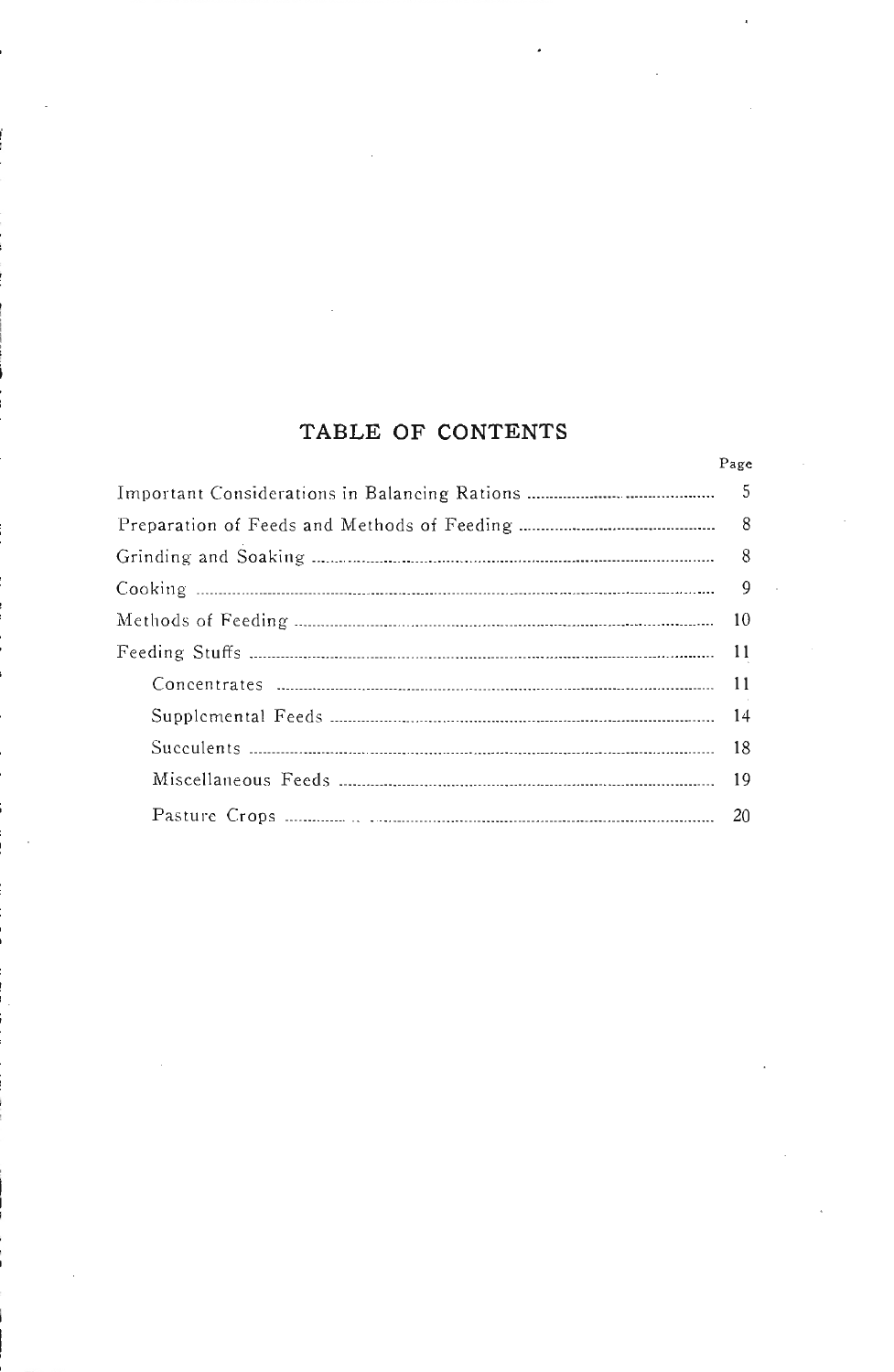# SUMMARY TABLE

fore the other feeds are compared with it. Shorts, for example, fore the other feeds are compared with it. Shorts, for example, is given the value of 90, which means that 100 pounds of shorts has the same feeding value as 90 pounds of barley. Ground barley is the principal hog feed for Oregon, and there-

| Rela-<br>tive<br>value | How used (the relative values given<br>apply only when feeds are used<br>as indicated). |
|------------------------|-----------------------------------------------------------------------------------------|
| 100                    | As the chief grain ration.                                                              |
| 88                     | As the chief grain ration.                                                              |
| 100                    | As the chief grain ration.                                                              |
| 88                     | As the chief grain ration.                                                              |
| 100                    | As the chief grain ration.                                                              |
| 95                     | As the chief grain ration.                                                              |
| 90                     | Not more than $\frac{1}{2}$ of grain ration.                                            |
| 85                     | Not more than $\frac{1}{3}$ of grain ration.                                            |
| 105                    | For sows and young pigs.                                                                |
| 100                    | For fattening hogs (not more than $\frac{1}{3}$ of                                      |
|                        | ration).                                                                                |
| 95                     | For sows and young pigs.                                                                |
| 90                     | For older hogs (not more than $\frac{1}{3}$ of                                          |
|                        | ration).                                                                                |
| .                      | Varies greatly.                                                                         |
| 75                     | For maintenance only (contains too                                                      |
|                        | much fiber for fattening).                                                              |
| 100                    | Not more than $\frac{1}{2}$ of the ration.                                              |
|                        |                                                                                         |

#### GRAIN AND MILL FEEDS

SUPPLEMENTAL FEEDS

| Skim milk or buttermilk | 33  | Not more than 3 pounds of milk with<br>one pound of grain. |  |
|-------------------------|-----|------------------------------------------------------------|--|
| Skim milk or buttermilk | 12  | In unlimited amounts (not advisable).                      |  |
| Tankage (60 percent)!   | 300 | 5 to 10 percent to balance the ration.                     |  |
|                         | 150 | 10 to 20 percent to balance the ration.                    |  |
|                         | 190 | 8 to 15 percent to balance the ration.                     |  |
|                         |     |                                                            |  |

#### SUCCULENT FEEDS

|                    | 17 | Not more than 2 pounds to 1 pound<br>grain. |
|--------------------|----|---------------------------------------------|
| *Potatoes cooked   | 25 | Not more than 4 pounds to 1 pound<br>grain. |
| Mangels or turnips | 12 | Not more than 3 pounds to 1 pound<br>grain. |
| Rutabagas          | 15 | Not more than 3 pounds to 1 pound<br>grain. |
|                    | 20 | Not more than 4 pounds to 1 pound<br>grain. |
| Silage             |    | Not suitable to pig feeding.                |

#### ROUGHAGE

| †Alfalfa hay, chopped alfalfa,<br>$\alpha$ at hulls $\ldots$ | 75 | Not more than 10 percent of ration.<br>Not suitable for pigs. Often used to |
|--------------------------------------------------------------|----|-----------------------------------------------------------------------------|
| $\pm$ Garbage                                                | 20 | adulterate prepared pig feeds.<br>For fattening hogs (entire ration).       |

\*Feed value is on basis of weight before cooking.<br>†Compared on basis of amount actually eaten; chopping or grinding saves<br>some waste, especially in wet weather.<br>‡Should not be fed to pigs under 75 pounds weight and in only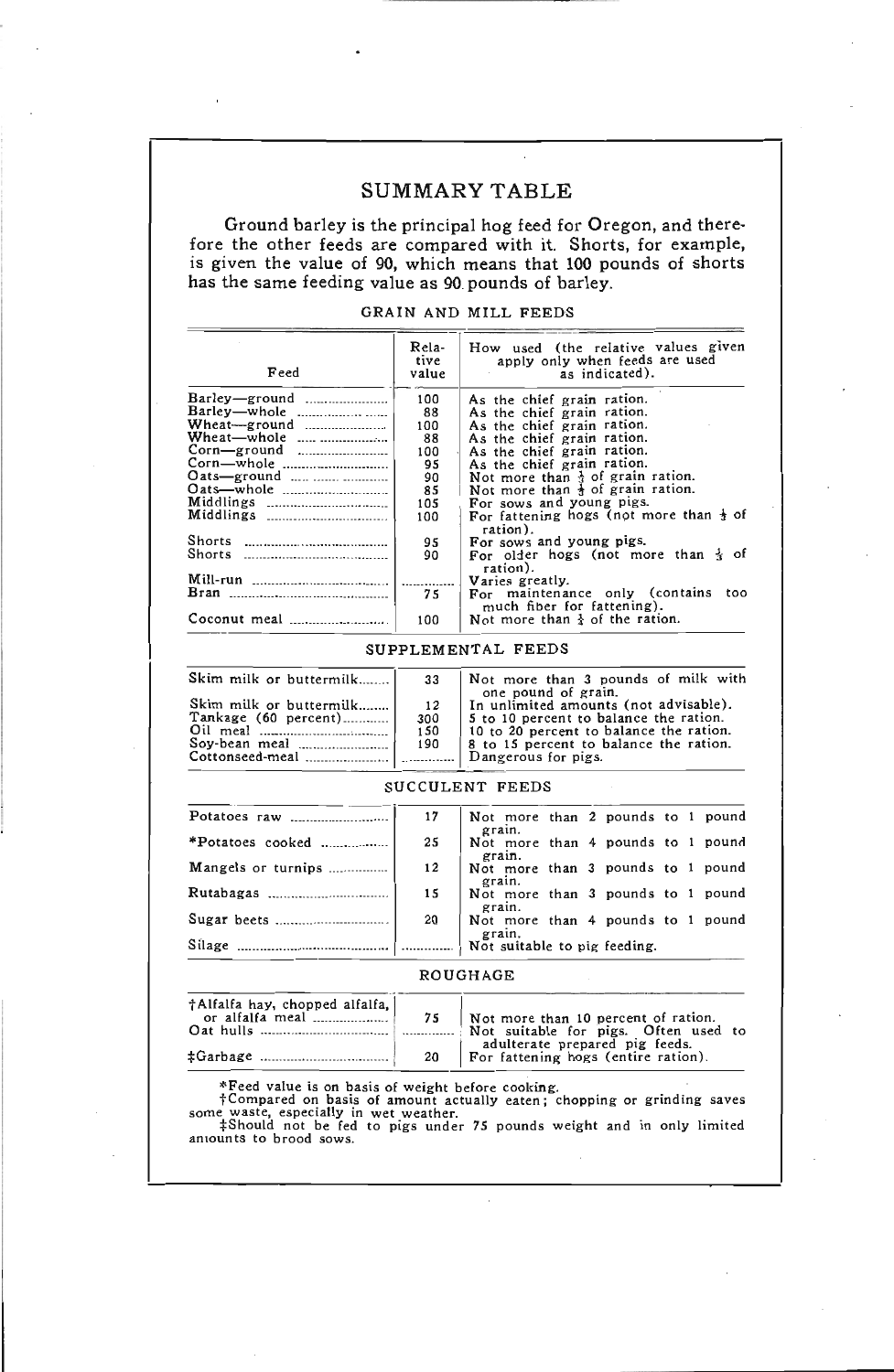# Fattening Pigs for Market

#### A. W. OLIVER and E. L. POTTER

This bulletin is prepared with a view to putting before the stockmen of the state the results of experimental work in pig feeding that has been conducted through a series of years by the Oregon Agricultural Experiment Station at Corvallis and at the Eastern Oregon Branch Experiment<br>Station at Union. We have made no attempt to include all the data in-<br>volved in these experiments but on the contrary have tried to state only the results that are immediately applicable to pig feeding in Oregon. We have made reference to the work of stations outside of Oregon wherever it has bearing on the question under discussion.

All of the data on which this bulletin is based are on file, and full details of any of the tests can be furnished on request. No positive state- ments are made that have not been thoroughly proved by repeated tests.

As the title indicates, this bulletin deals with fattening pigs for market rather than with growing younger pigs or feeding brood sows. These latter subjects are reserved for later publications.

The larger number of the pigs marketed in Oregon are of light weight, ranging from 175 pounds to 200 pounds. The pigs are growing, therefore, as well as laying on fat during the finishing period, and in order to obtain the very best results considerable attention must be given the question<br>of balancing the ration so that sufficient protein and mineral matter will be given to develop muscle and bone. The finishing period need not exceed sixty days unless a rising market warrants longer feeding.

The finishing period should begin when the pig is about 90 pounds in weight regardless of age.

A careful study of the most desirable type of market pigs should be made by each producer in order better to meet the demands of the consumers.

# IMPORTANT CONSIDERATIONS IN BALANCING RATIONS

Crude fiber. An important factor and one that frequently receives little consideration in balancing rations for fattening pigs is crude fiber. This comprises the woody portion of the feeding stuffs and consists mainly of c It is a high content of crude fiber that makes a ration "bulky."

The cow, the sheep, and the horse have special digestive arrangements<br>whereby crude fiber may be digested in large quantities. Fiber is in fact<br>necessary for the well-being of these animals. The hog, however, is not<br>so con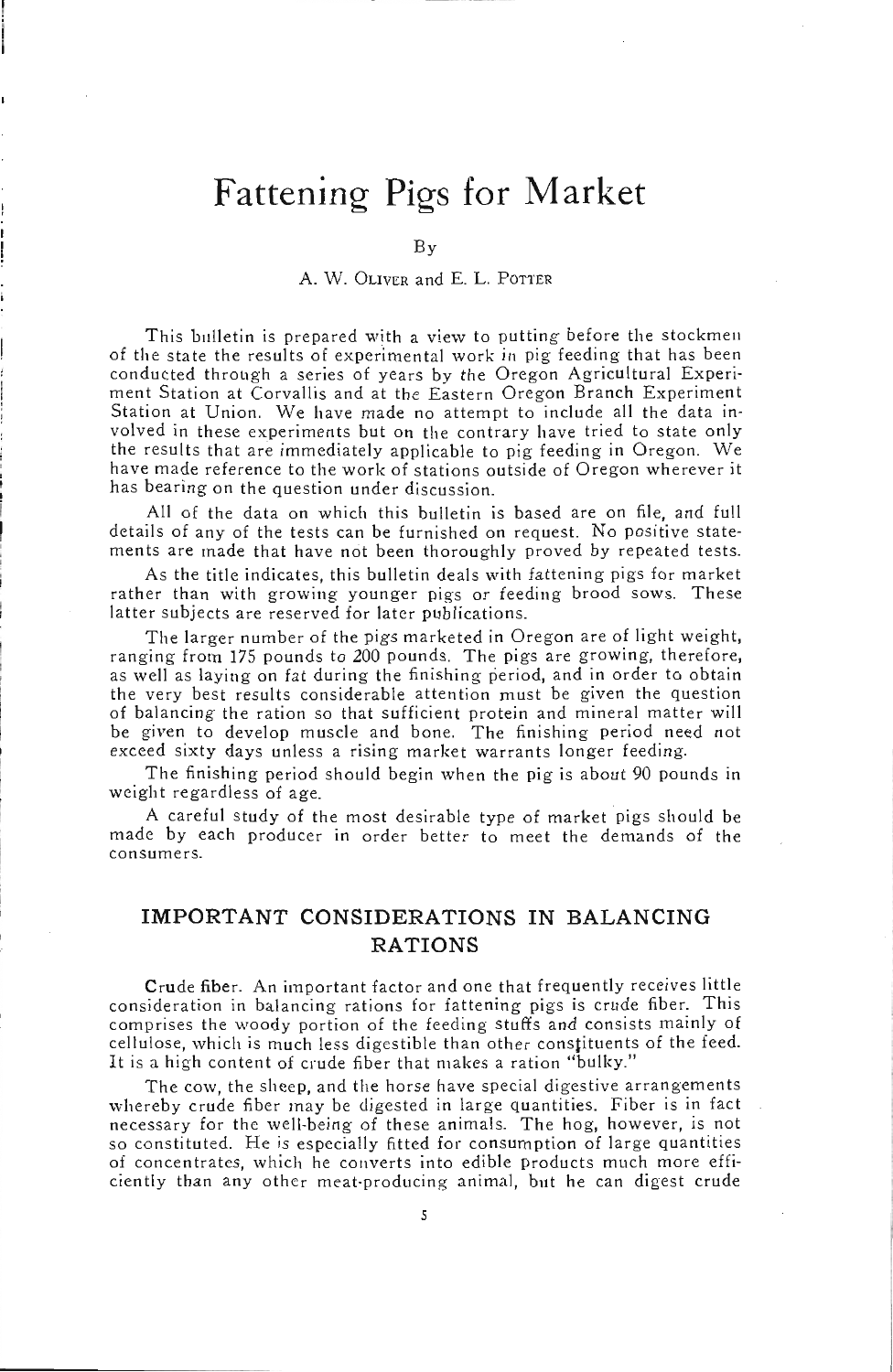fiber to a limited extent only, if at all. Hence large quantities of fiber have a detrimental effect. Some authorities consider any crude fiber detrimental.

If the fiber content of the ration exceeds 5.5 percent, it is impossible to make good gains in fattening hogs. Small quantities of crude fiber in a fattening ration may do little harm, but the limit is easily reached and is too often passed. Canadian laws on feed regulations stipulate that feeds being placed on the market for pig-feeding purposes must not contain to exceed 6 percent crude fiber.

Experiments have shown that alfalfa hay, though containing a high quality of protein and other digestible nutriments, will barely maintain hogs if fed as a sole feed in a ration. The feed contains 28 percent crude fiber. To make satisfactory gains a 200-pound fattening hog would have to consume daily 15 to 20 pounds of alfalfa hay. The consumption of this amount is a physical impossibility.

Such feeds as wheat bran, containing 10.2 percent fiber; wheat shorts, containing 7 percent fiber; barley shorts, containing 10.1 percent fiber; oats bran, containing 18.3 percent fiber; barley bran, containing 19.3 percent fiber; oat hulls, containing 29.2 percent fiber; oats, containing 10.9 percent fiber, are all too high in crude fiber content when fed as a sole feed in a fattening ration. Numerous experiments have clearly shown that these feeds do not give satisfactory gains unless fed with other feeds low enough in fiber so that the fiber content of the mixture is less than 5.5 percent.

Experiments at Corvallis have shown that a ration consisting of twothirds barley and one-third shorts is equal to barley. This combination ments at Corvallis and other places have shown, likewise, that a ration consisting of one half shorts and the other half barley is not equal to barley alone. This combination gives a fiber content of 5.9 percent, which corn and one-third oats equals corn alone. The fiber content in such a<br>ration equals 5 percent. A ration two-thirds barley and one-third oats is barely equal to barley. The fiber content is approximately 6 percent.<br>Many more experiments are available and could be cited to support the<br>principle that the crude-fiber content of the ration should not exceed 5.5 percent.

A great number of commercial hog feeds is advertised with emphasis on their protein and carbohydrate content. These nutrients, though very important, are of little value in the presence of too much fiber. Alfalfa of carbohydrates, but, as stated above, it would be impossible to fatten hogs on alfalfa alone. If the purchaser of feeds will pay more attention to fiber content he will obtain much greater returns.

In selecting feeds the purchaser may be guided by the following principles: Feeds containing 2 percent to 5.5 percent fiber are concentrates ordinarily suitable to pig fattening. Feeds containing 10 percent to 15 percent to 15 per-<br>cent fiber are bulky concentrates satisfactory for horses and cattle but not for hogs unless mixed with large quantities of more concentrated feeds. Feeds containing 20 percent to 30 percent fiber are roughages and must be fed as such, no matter how finely they may be ground. Feeds containing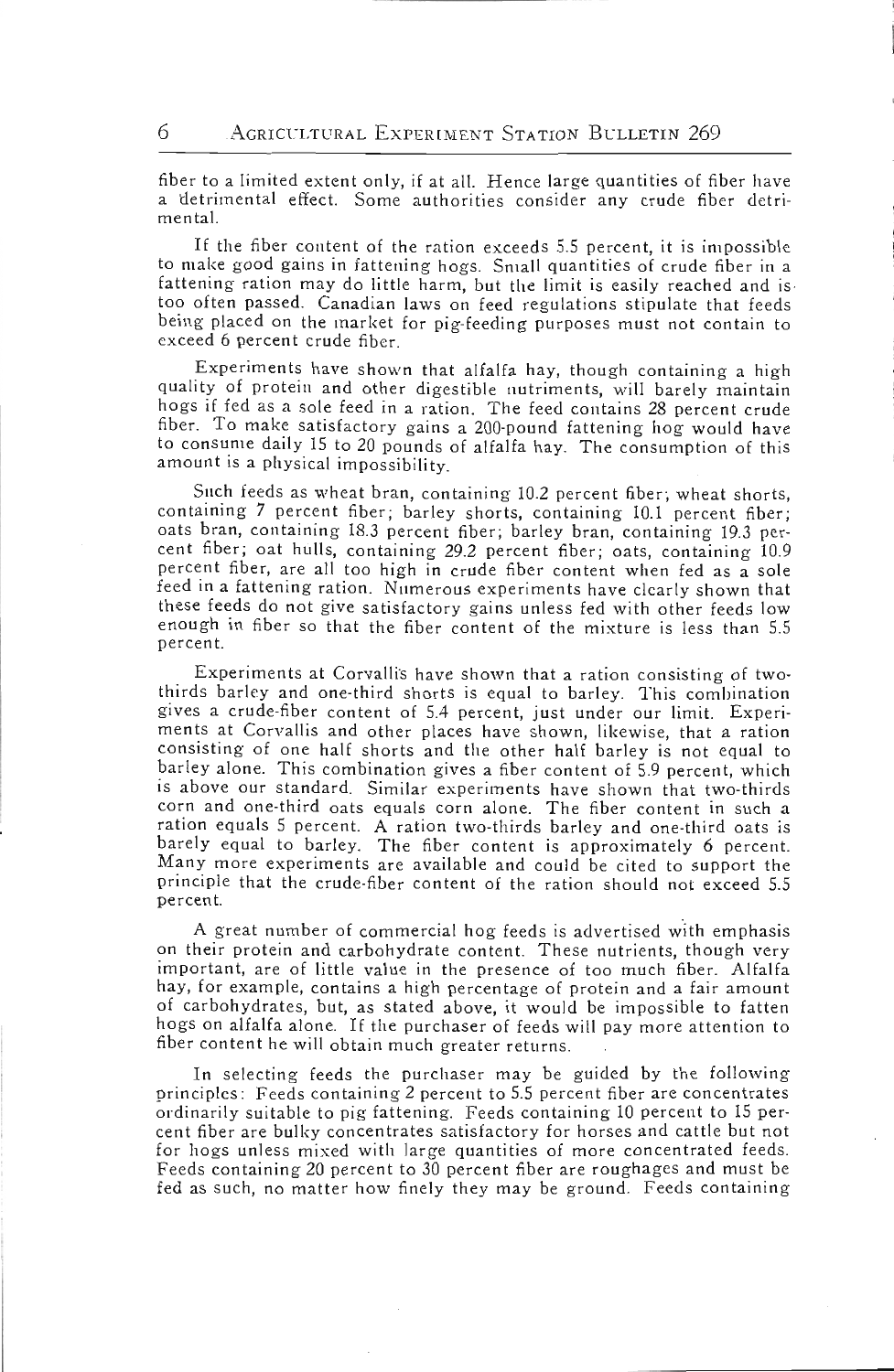more than 30 percent fiber must be classed with the straws and are not ordinarily worth buying.

Protein. The protein question is always important in pig feeding as nearly all the common grains are deficient in protein. Some of the cereal by-products contain enough pi-otein but not of the proper quality. It becomes necessary, therefore, to supply this lack with some feed that contains a high percentage of protein and in which the protein is the proper<br>kind. Such feeds are tankage, the oil meals, skim milk, buttermilk and<br>within certain limits alfalfa. The pig seems to require animal or legume<br>prot tained when these feeds are given in larger quantities than enough to fur- nish the necessary protein. The optimum amount of digestible animal or legume protein for a fattening pig is about one-fourth pound a day.

Minerals. Our definite information on the value of minerals for hogs is limited. It is known, however, that the hog should be given some min- erals to supplement the grain rations since the grains are deficient, especially in calcium, or lime.

Hogs that are not receiving enough minerals will generally become lame and sometimes paralyzed in the hind quarters. Purdue University in a recent experiment found that a mineral mixture of wood ashes, acid phosphate, and salt increased the daily gains and made the gains more economical with a ration of soy-beans and corn.

The following mineral mixture can be fed either by adding about onetwentieth pound per day per hog to the ration or by keeping it before them at all times in a self-feeder.

|                 | pounds |
|-----------------|--------|
|                 |        |
|                 |        |
| Salt — 5. 20.00 |        |
|                 | 2.00   |
|                 | .01    |
|                 | .02    |

Water. The pig needs good clean water accessible at all times. Water in the feed and water in the trough are the same to the pig provided there is not too much in the feed so that he has to consume too much water in order to get enough feed. While our information on this subject is not as definite as we should like, it seems that the entire ration for a fattening pig should not contain more than 60 percent water and that if it does contain more than 60 percent the pigs will not consume enough feed and will make slower gains and take on less finish.

Vitamins. Pigs that are running outside and are on green pasture will get plenty of vitamins, but pigs that are shut inside are very apt to suffer from lack of vitamins. The only vitamins likely to be lacking in a pig's ration are the fat-soluble vitamins A and D. Both these vitamins are very abundant in cod-liver oil. Vitamin A is very abundant in butter-fat. These<br>oils and fats are not economical sources of vitamins for pigs. Alfalfa meal<br>is about the best source of vitamins for pigs in dry lot. A small amoun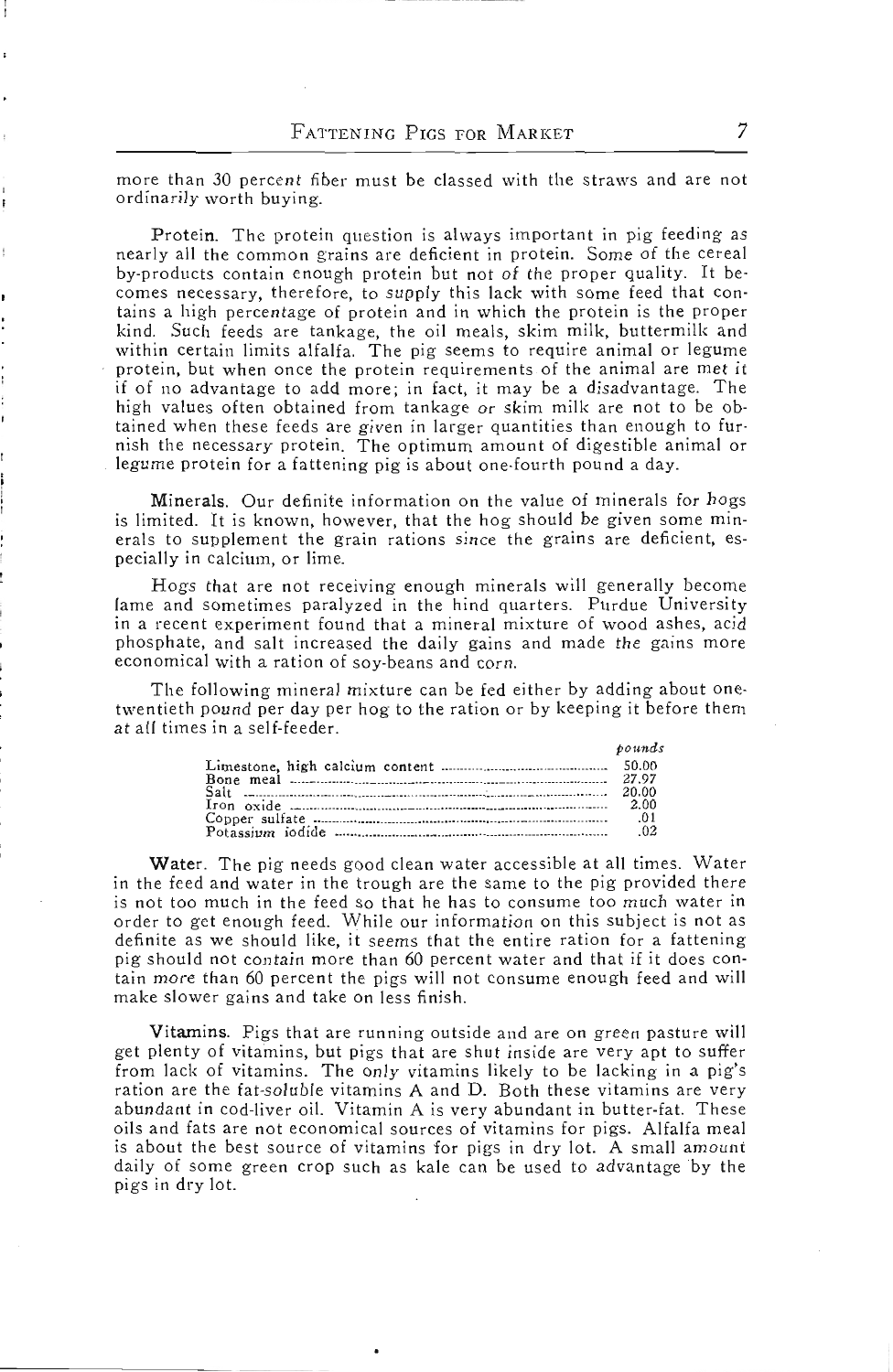An excellent example of a ration lacking vitamins is white corn and skim milk for pigs shut inside. To correct the deficiencies the best way is to put the pigs on green pasture. In winter, yellow corn to replace white corn will add vitamin A. Direct sunshine is one of the best sources of vitamin D. It is essential that it be direct sunshine and that it shall not pass through window glass as glass does not allow the ultra-violet rays to pass alfalfa meal can be added to 100 pounds of grain to supply vitamin D and also vitamin A.

Plenty of green pasture will provide all of the necessary vitamins. In, the absence of green pasture, plenty of direct sunshine and some alfalfa meal will meet the needs.

# PREPARATION OF FEEDS AND METHODS OF FEEDING

Many tests have been made concerning the various methods of pre-<br>paring and feeding the common feed stuffs. It may be said, in general, that<br>preparation and methods of feeding are less important than many believe,<br>provided Particularly is it true that no grinding, soaking, or cooking can lessen the percentage of crude fiber. Digestibility and palatability may, however, be changed to a small degree and thus affect the rate of gain and the amo following.

# GRINDING AND SOAKING

Grains. The average of six trials conducted at the Oregon Experi-<br>ment Station on the preparation of grains showed there is a saving of from<br>4 to 12 percent in grinding oats. The greater saving is in the finer grinding. The coarse grinding of barley saved about 10 percent while fine grinding saved 13 percent.

Fine grinding of oats and barley has given better results than coarse grinding as the daily gains are more, also less grain is required per pound gain.

The hammer type of mill is better suited to fine grinding than the burr or roller mill as determined by recent tests. The information on types of mills and power required for grinding grain is given in a separate bulletin, which will be published at a later date.

An average of 18 trials at Wisconsin showed a saving of 6 percent in favor of ground over shelled corn, where the corn was hard and dry. Iowa reports a saving of from 4 to 6 percent. So small a saving will not usually pay for the expense of grinding corn, but on the other hand the grinding of small grains is a very profitable operation.

Soaking whole grain did not improve the feeding value. Oats and barley that had been soaked twelve hours had a lower feeding value than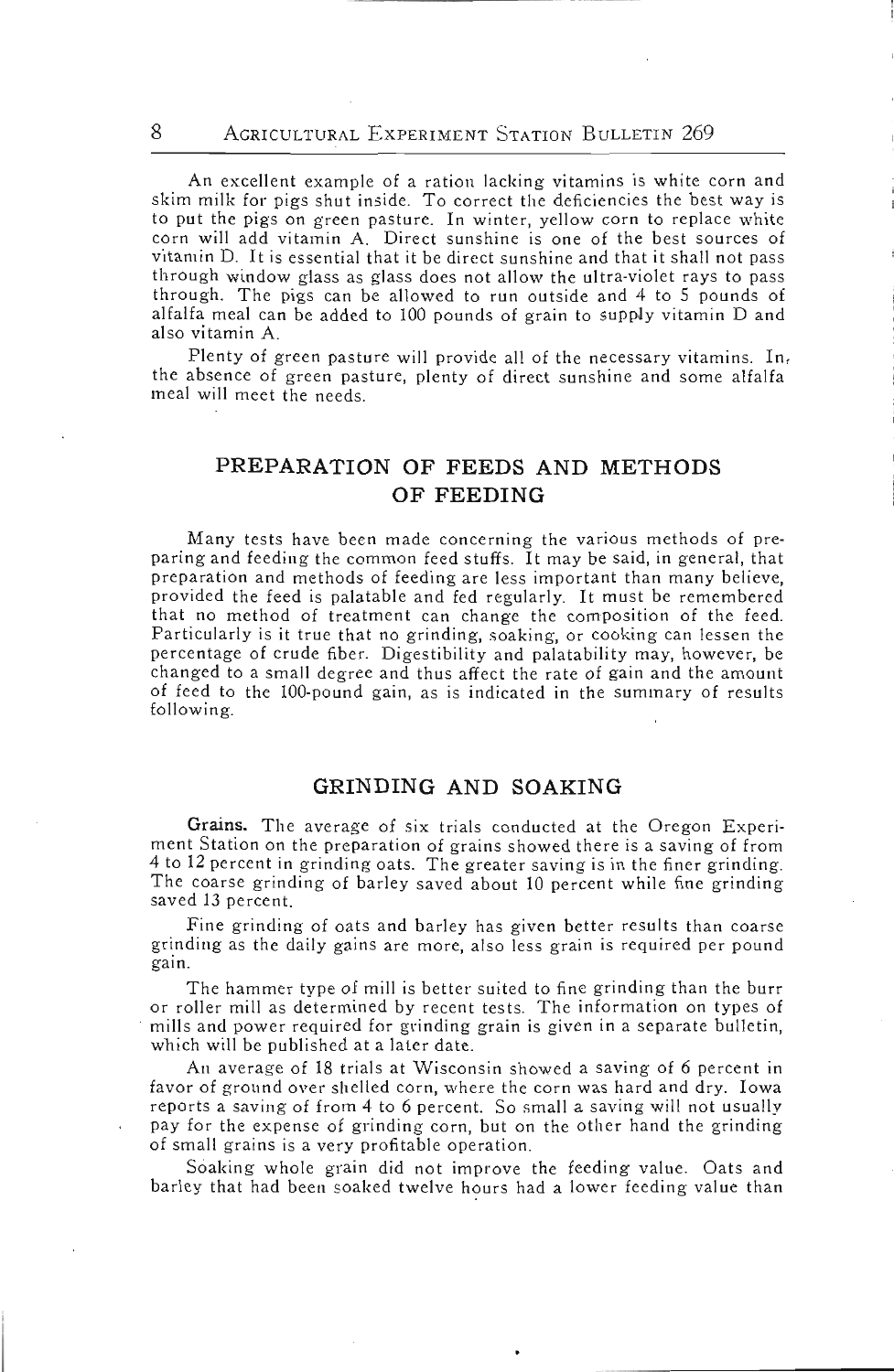whole dry grain. Wetting ground feed, however, may save waste when fed out of doors in dry, windy weather.

Alfalfa hay. Alfalfa hay may be fed long, cut into short lengths, or ground into meal. Results at the Union Station indicate that long alfalfa hay in racks as a grain supplement induced larger daily consumption with larger and cheaper gains than when fed either as a meal or cut. The cost of 100 pounds gain in the lot fed long hay was  $42¢$  less than where alfalfa meal was used, and  $53¢$  less than where cut alfalfa was used. These figures take into account the rapidity and economy of gains, as well as cost of preparation. Kansas reports no greater gains where alfalfa hay was ground than where fed long. Nebraska reports results of five years' experimentation, indicating clearly that the best way to feed alfalfa for fattening pigs is to feed it long and in racks. The poor showing for chopped or ground alfalfa is in all probability due to the forced consumption of stems, which<br>contain much crude fiber. In other words, it is only the leaves and finer portion that are of value for pigs, while the coarser portions may be a detriment. The leaves and blossoms are sometimes separated from the stems and fed to pigs while the coarser portions are fed to cattle. This is a desirable practice wherever it can be done without too great expense. It is not practical to feed long hay to pigs in wet weather as too much hay is wasted by tramping it in the mud. Alfalfa meal is the best under such con-<br>ditions, as it can be mixed with the grain. Care should be taken that alfalfa meal does not compose more than 5 percent of the ration, otherwise the ration will be too bulky. This amount will furnish enough vitamins. Adding this small amount of alfalfa meal to a ration of barley and tankage greatly improves the ration (see supplemental feeds).

Roots. Roots should always be chopped before being fed to fattening hogs. When fed in troughs separate from the grain ration, two or three inches square is a desirable size, but results at Corvallis show very clearly that much greater root consumption can be induced where the roots are finely chopped and mixed with the grain.

#### COOKING

Grains. Extensive experiments have shown conclusively that the cooking of grains is not only of no value but has a decidedly detrimental effect upon the feed. Corvallis experiments give uncooked grains a prefer- ence of 9.8 percent over cooked. Numerous experiments elsewhere confirm these results. Cooking seems to lessen the digestibility of protein and mineral matter but may have some slight beneficial effect on the starches.

Potatoes. Potatoes being very starchy are an exception and must be cooked before feeding in order to obtain the best results. In an experiment at Union, it took 556 pounds of raw potatoes to replace 100 pounds of barley while it required only 385 pounds of cooked potatoes to accomplish the same results. Experiments elsewhere confirm these results.

The degree to which potatoes are cooked is important. Tests at Cor- 'allis have shown definitely that potatoes are more palatable when cooked until they are about to drop to pieces and form a meal. Cooking potatoes to the state desirable for table use is not sufficient to make them palatable for fattening hogs.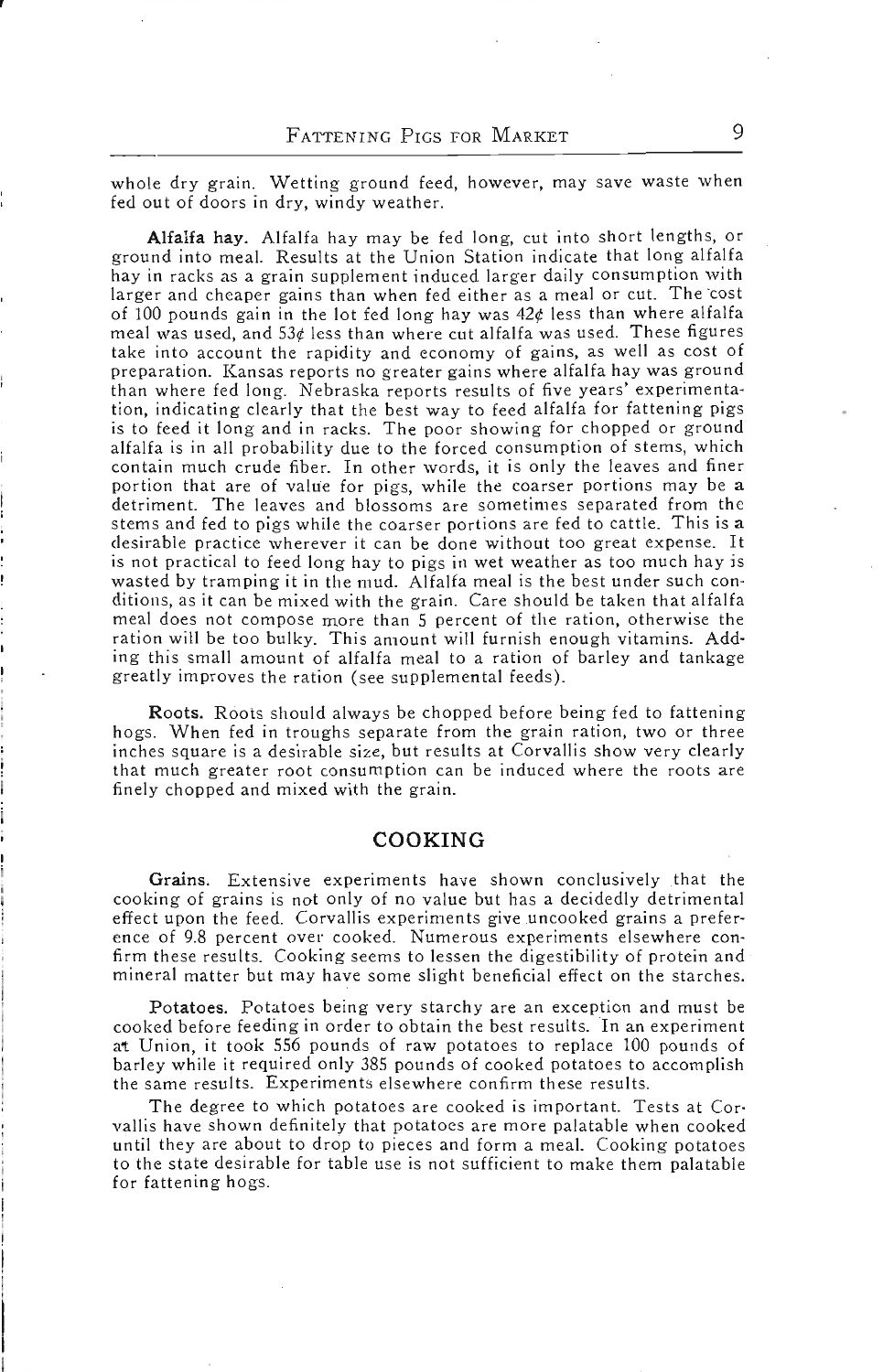#### 10 AGRICULTURAL EXPERIMENT STATION BULLETIN 269

The moisture content must be guarded, as hogs forced to consume too much water do not make the most economical use of their feed. If steamed no water need be added. If boiled the water in which they are boiled must be poured off as this water is unpalatable.

Roots. Cooking does not improve roots of squashes, pumpkins, or melons.

Alfalfa hay. Results obtained at Union on the increased value of steamed alfalfa hay are not extensive enough to warrant definite conclusions. A slight advantage for steamed alfalfa is indicated, but not sufficient to justify the expense of the steaming process. Steaming alfalfa or clover for hogs at Corvallis has not proved profitable.

# METHODS OF FEEDING

Hand feeding. This method consists in giving the pigs at each feeding time the amount of feed they will require to meet their needs until the next feeding time. Under this system feed is given two or three times daily.

Self-feeding. This system consists in having a quantity of feed before the pigs at all times and in such form that it will not be trampled under foot and wasted. Results of seven tests conducted at Corvallis and Union show a saving of 38 pounds of grain to the 100 pounds gain in favor of self-feeding over hand feeding. The average daily food consumption was



Self-feeder for the grain mixture.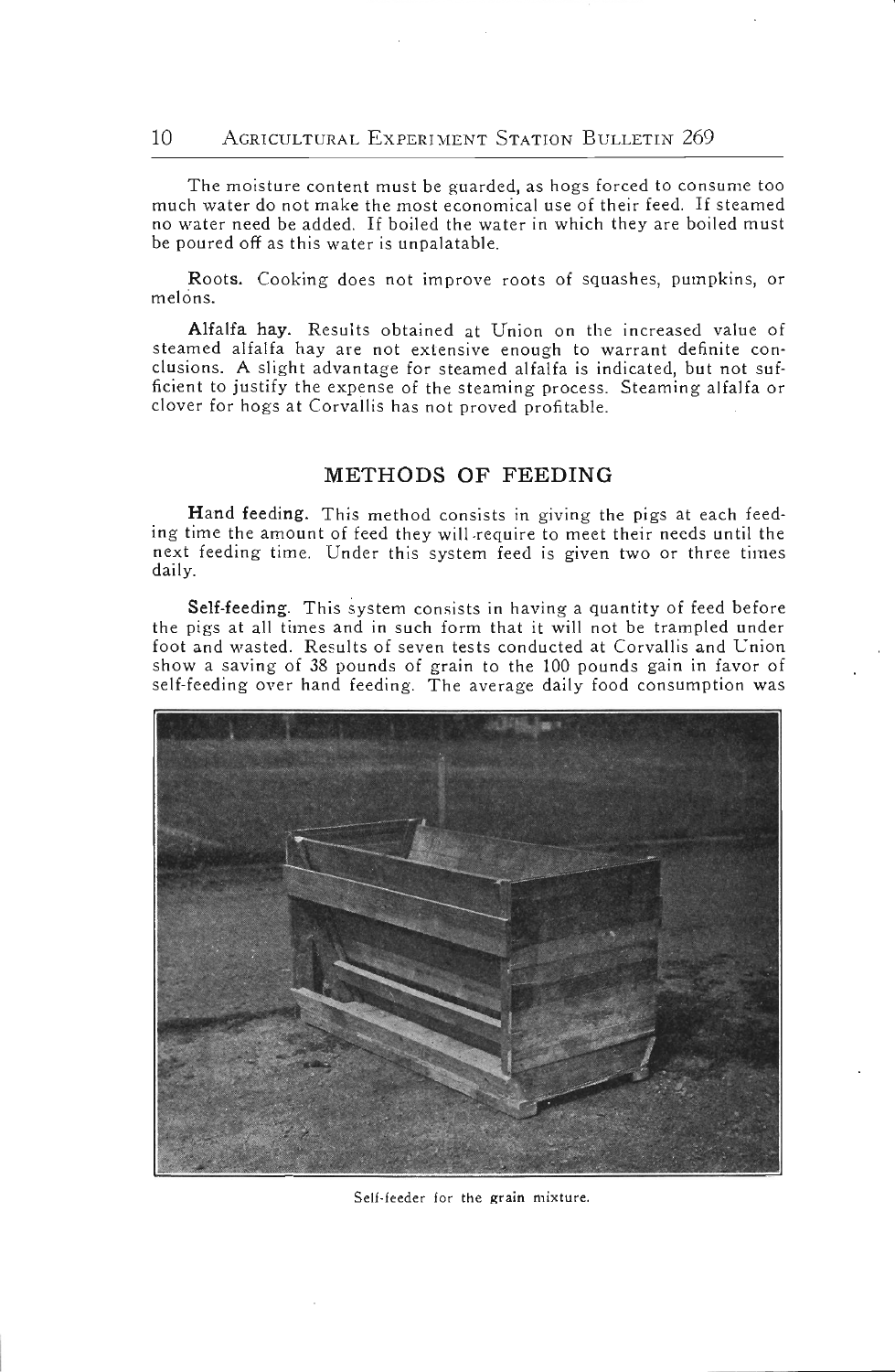greater and consequently the daily gain more rapid. Similar results have been obtained at other stations. The use of a self-feeder reduces the feeding labor to some extent though attention must be given to the feeder once or twice a day to prevent clogging. Some care must be exercised in getting the animals on full feed.

Free choice. Under this plan several self-feeders are employed, each containing a different feed, thus allowing the pigs to balance their own<br>ration. Iowa reports excellent results following this when corn and tankage are used. The free-choice system is not practical when any of the feeds are slightly unpalatable. The free-choice system is not satisfactory with barley or most of our other Pacific Coast feeds.

Hogging down. Under this plan such crops as peas, horse beans, wheat, corn, and root crops are grown to maturity, and the pigs are then allowed to do the harvesting. Waste of feed from tramping into the ground is offset by the saving in the expense of harvesting. This is often the best method, especially where cost of harvesting is high as is the case with peas or corn or with very light crops of wheat or barley. In Oregon the season for hogging down corn is often very short.

#### FEEDING STUFFS

In this section of the bulletin are discussed the different feeds that are generally used in the Northwest for pig-fattening purposes. The results of experiments conducted in Oregon are given to substantiate statements made, and results from other states are cited when of sufficient pertinence.

#### CONCENTRATES

Barley. Barley is the basis of all pig-feeding operations in the Northwest and thus has the same position in this section that corn holds in the Middle West. The barley fed is of three kinds: common feed barley, bald barle erally used than either of the other varieties.

A great number of experiments have been conducted at Corvallis and Union as to the value of common feed barley, and the results can be taken as conclusive. In the case of bald barley and hull-less barley, fewer experiments have been conducted and such definite conclusions can not be drawn. An average of twelve tests shows that it requires 438 pounds of common feed barley, ground and without supplement, to produce 100 pounds of gain. This is for barley weighing 41 to 46 pounds to the bushel. It required 404 pounds of bald barley or 475 pounds hull-less barley, both ground, to produce 100 pounds gain.

Wheat. This grain is used extensively in Oregon for fattening pigs and is commonly thought to be superior to barley, but in numerous experi-<br>ments wheat has not given results quite equal to barley. The difference is<br>very slight, however, and generally they may be considered of equal value An average of fourteen tests shows that to produce 100 pounds gain requires 463 pounds of wheat if fed alone.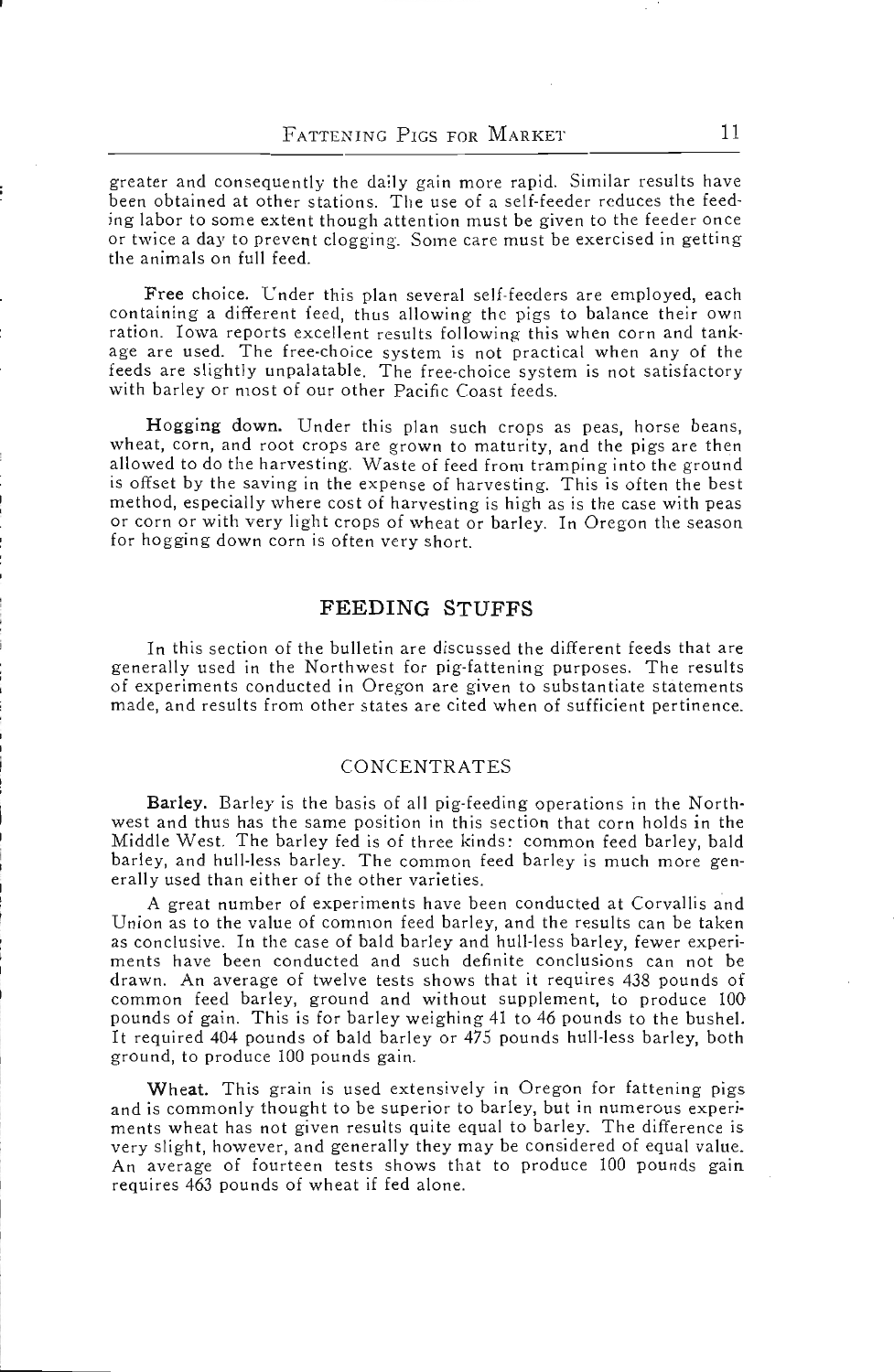12 AGRICULTURAL EXPERIMENT STATION BULLETIN 269

Corn. For fattening purposes corn is approximately equal pound for pound to ground barley or wheat. The following table indicates the results obtained at Ohio and Missouri stations:

| Station  | Feed                                                       | Daily gain          | Feed to produce<br>100 pounds gain |
|----------|------------------------------------------------------------|---------------------|------------------------------------|
| Ohio.    | Ground corn<br>9, tankage 1<br>Ground wheat 9, tankage 1   | lb.<br>1.59<br>1.59 | Ib.<br>366<br>383                  |
| Missouri | Ground corn<br>10. tankage 1<br>Ground wheat 10, tankage 1 | 1.51<br>1.60        | 480<br>469                         |

The results at these stations show a slight advantage for corn in Ohio and wheat in Missouri. In general feeding operations the relative prices of corn, wheat, and barley should determine the grain the producer should feed

Wheat by-products. Middlings and shorts can be used as a partial substitute for barley whenever prices justify. Experiments at Corvallis indicate that a combination of one third middlings or shorts and two thirds barley will give just as good returns as barley alone, but middlings<br>or shorts fed alone as a fattening ration have not been satisfactory, gains being very slow and amount of feed necessary to produce 100 pounds gain being excessive. These feeds are not palatable when fed in large quantities and contain too much crude fiber. Bran is too bulky for a satisfactory fattening feed and can seldom be used economically.

Oats. Owing to the bulkiness (high percentage of fiber) of this feed it should not constitute the sole grain for fattening purposes. Experiments at Corvallis in which one third of the ration consisted of oats and two thirds of barley gave results approximating very closely those given by barley alone.

| Station   | Ration                                                                      |             | Daily gains | Daily feed | Feed per<br>100 pounds<br>gam |
|-----------|-----------------------------------------------------------------------------|-------------|-------------|------------|-------------------------------|
| $O$ regon | Finely ground barley 89                                                     |             | Ib.         | Ib.        | Ib.                           |
|           | Tankage<br>Alfalfa meal                                                     |             | 1.40        | $-5.96$    | 426                           |
|           | Finely ground barley 66.75<br>Finely ground oats<br>Tankage<br>Alfalfa meal | 22.25<br>4. | 1.47        | 6.63       | 450                           |

OATS AND BARLEY

Results at the Wisconsin Station in which one-third of the corn ration was replaced by ground oats indicate approximately the same relative values.

Ohio reports indicate with a similar ration a slightly smaller feeding value for oats than for corn. The difference is not great, however, and the price of oats justifies the substitution. When fed in larger amounts than one-third of the ration, however, oats have not proved satisfactory.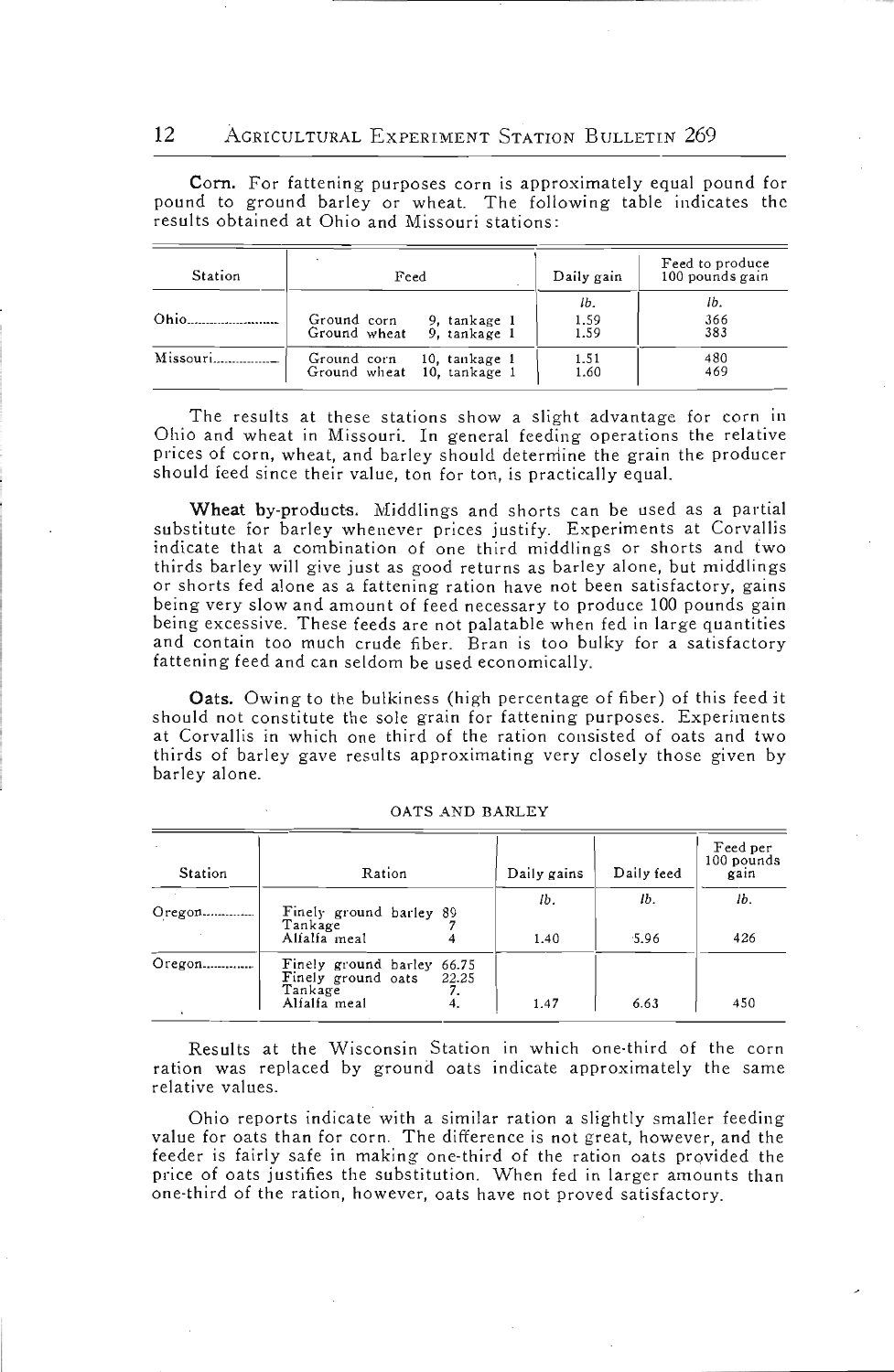It should be noted that oats can be fed in a higher proportion to grow-<br>ing pigs before they reach the fattening stage. The fattening, however, should not be delayed after the pigs weigh 80 to 90 pounds. Oats are a very satisfactory feed for breeding stock.

Rye. Rye as a sole feed for fattening purposes is not palatable and does not give as good returns as other grains. Not only does it require more feed to produce 100 pounds gain, but gains are made less rapidly. It seems impossible to induce the animals to eat sufficient quantities of rye to produce satisfactory gains. Rye-fed pigs were lacking very much in finish as compared with the other lots.

| Station                    | Feed                         | Daily gain          | Feed to produce<br>100 pounds gain |
|----------------------------|------------------------------|---------------------|------------------------------------|
| Oregon.                    | Rye, ground<br>Wheat, ground | Ib.<br>1.09<br>1.60 | lb.<br>440<br>423                  |
| Nebraska                   | Rye, soaked                  | .88                 | 546                                |
|                            | Wheat, soaked                | 1.05                | 504                                |
| $Ohio$ <sub>10</sub> $$ $$ | Rye 9, tankage 1             | 1.00                | 441                                |
|                            | Corn 9, tankage 1            | 1.09                | 399                                |

The following table gives results of rye feeding.

If a small proportion of rye is mixed with a larger proportion of other feed the pigs will eat it satisfactorily and make good gains. Rye contains about the same amount of nutrients as wheat. The lack of palatability is the limiting factor.

Peas. Because of the prevailing high prices for peas they are not generally used for hog-feeding purposes. They contain about two times as much crude protein as the cereals and are high in phosphorus and potash. Peas are m aceous feed, such as wheat, barley, corn, etc.

The most general method of feeding peas is the hogging-down system. The peas are allowed to get ripe, and the pigs are then turned into the field to do the harvesting. This system at Union gave an average daily gain of 1.52 pounds with an average production of 397 pounds of pork to the acre. The amount of pork produced to the acre is very largely determined by the yield of peas. The returns are generally satisfactory considering the fact that the peas are essentially a rotation crop and that the pigs

| Station | Feed   | Daily gain | Feed to produce<br>100 pounds gain |
|---------|--------|------------|------------------------------------|
|         |        | lb.        | lb.                                |
|         | Peas   | 1.76       | 353                                |
|         | Wheat  | 1.60       | 423                                |
|         | Barley | 1.54       | 438                                |
|         |        |            |                                    |

From the foregoing tables it is clear that peas rank first of the grains in efficiency of pork production. The economy, however, will depend upon the relative prices and supply of these feeds.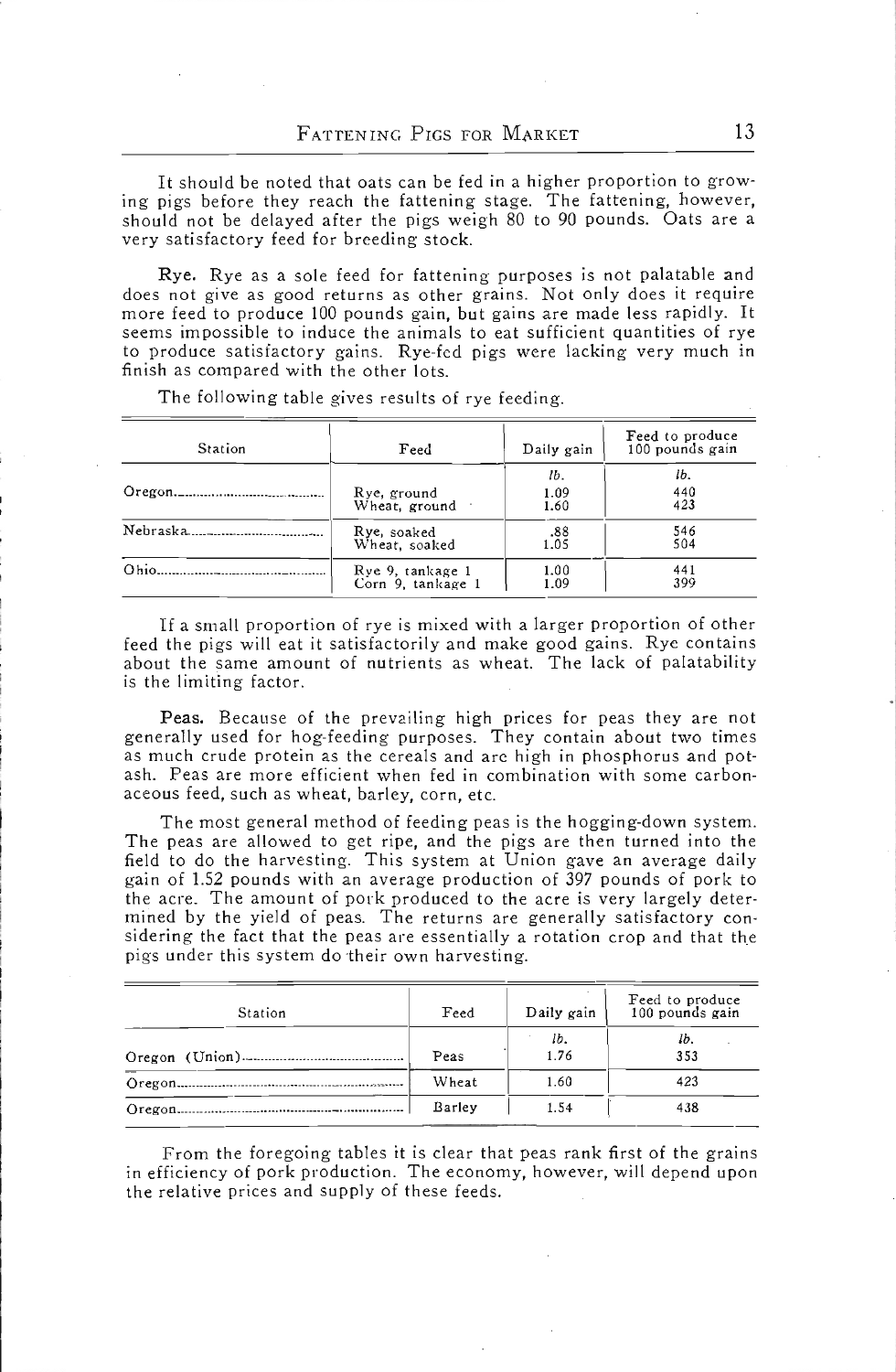### SUPPLEMENTAL FEEDS

Supplemental feeds are feeds used to supplement the grains such as wheat, barley, or corn, so as to make a better balanced or more palatable protein contained is incomplete—that is, lacking in certain compounds essential to the most rapid gains. Animal proteins, on the other hand, and to a lesser extent leguminous proteins, contain these desired compounds. Cereals are also commonly difficient in minerals and in vitamins. Only relatively small amounts of supplement are necessary to give satisfactory results. Very large amounts of supplement may greatly increase the cost and lower the rapidity of gains, since the high value of supplements lies more in their influence on the utilization of the other feeds used than in their own independent nutritive value.

Skim milk. This is not only the very best supplement for growing pigs, but is of almost equal value for fattening purposes. Though very low<br>in dry-matter content, milk furnishes a complete protein, which fact accounts in a large measure for the excellent returns. Milk renders the ration more palatable, inducing greater consumption and consequently greater daily gains. Also milk is a good source of minerals.

The following table gives comparative results of feeding milk as supplement to grain:

| Station | Ration          | Number<br>of tests | Average<br>daily gain | Feed to produce<br>100 pounds gain  |
|---------|-----------------|--------------------|-----------------------|-------------------------------------|
|         | Barley          | 12                 | Ib.<br>1.54           | lb.<br>Barley 438                   |
|         | Barley and milk |                    | 1.57                  | 322<br><b>Barley</b><br>Milk<br>319 |

| BARLEY AND SKIM MILK |  |  |
|----------------------|--|--|
|----------------------|--|--|

| WHEAT AND SKIM MILK |
|---------------------|
|---------------------|

| Wheat          | 1.12 | Wheat 463     |            |
|----------------|------|---------------|------------|
| Wheat and milk | 2.06 | Wheat<br>Milk | 292<br>330 |
|                |      |               |            |

Tests elsewhere indicate that where three or four pounds of milk are fed to each pound of grain it will require 400 pounds of milk to replace 100 pounds of grain. Where milk is fed alone, gains will be quite slow, and it will require 1,000 to 1,500 pounds of milk to replace 100 pounds of gr

FEEDING VALUE OF SKIM MILK

| Pounds of skim milk to grain | Amount of skim milk to re-<br>place 100 pounds of grain |
|------------------------------|---------------------------------------------------------|
|                              | 325                                                     |
|                              | 450                                                     |
|                              | 575                                                     |

Feeds and Feeding by Henry and Morrison.

Buttermilk. This supplement when free from wash water is equal in feeding value pound for pound to skim milk. As in the case of skim milk it should be fed at not more than 3 pounds of buttermilk to 1 pound of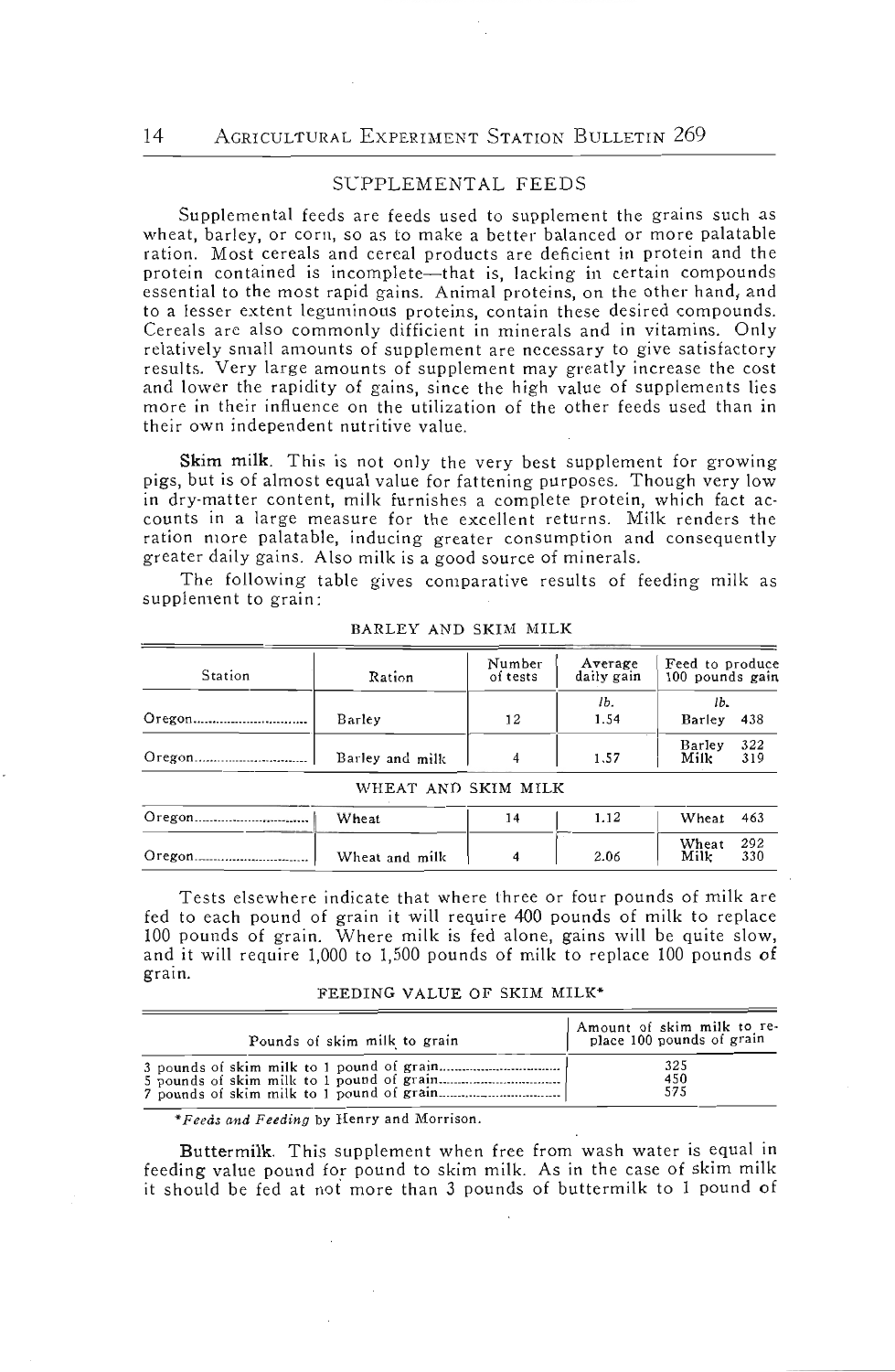grain in order to attain the greatest efficiency. Before paying a price for<br>buttermilk equal to that of skim milk the purchaser should be sure that the buttermilk is not diluted. It is a very easy matter to dilute buttermilk with water and the dilution is very difficult to detect unless a moisture determination is made. In order to avoid the spreading of tuberculosis, creamery buttermilk should be heated to 180 F. if the cream has not been pasteurized before churning.

Whey. While whey is a dairy by-product and usually thought of in connection with skim milk or buttermilk, it is very low in its protein content. The protein present, however, is very efficient and when fed to fattening pigs will balance a ration of barley or wheat. Whey does not contain enough protein to balance a ration for growing pigs. For growing pigs, about 3 to 4 pounds of tankage should be fed to 100 pounds of grain together with all the whey they want.

Whey has a value of about one-half that of skim milk or about oneeighth to one-twelfth the value of grain. Skimmed whey has slightly lower value.

Tankage. Tankage, often called meat meal, is a by-product of the meat-packing industry. Waste meat, scraps, blood, and fat trimmings are subjected to a very high steam pressure and thoroughly cooked. The fat is then drawn off, and the residue dried, finely ground, and placed on the market under the name of Digester Tankage. There are different grades of the product, containing from 40 percent to about 60 percent protein. It is al general there is no advantage in using tankage in combination with skim milk or other protein supplements of animal origin. Less tankage should be fed with barley to pigs on alfalfa pasture. About five pounds tankage will balance the ration under these conditions.

The following table gives the value of tankage as a protein supplement.

| Station   | Ration             | Number of<br>tests | Average<br>daily gain | Feed to produce<br>100 pounds gain |
|-----------|--------------------|--------------------|-----------------------|------------------------------------|
| $O$ regon | Barley             | 12                 | Ib.<br>1.54           | lb.<br>Barley<br>438               |
|           | Barley and Tankage | 5                  | 1.61                  | 340<br>Barley<br>Tankage 36        |
|           | WHEAT AND TANKAGE  |                    |                       |                                    |
| $O$ regon | Wheat              | 14                 | 1.21                  | Wheat<br>463                       |
| $O$ regon | Wheat and Tankage  | 2                  | 1.42                  | 330<br>Wheat<br>Tankage 41         |

|  | BARLEY AND TANKAGE |
|--|--------------------|

This table shows that 100 pounds or 60 percent tankage replaced nearly 300 pounds of grain.

Ohio Wheat and Tankage 1.59 Wheat Tankage 1.59 Mheat

Besides the foregoing results eight tests conducted at Union show that 100 pounds of 60-percent protein tankage replaced 327 pounds of grain.

Wheat 345<br>Tankage 38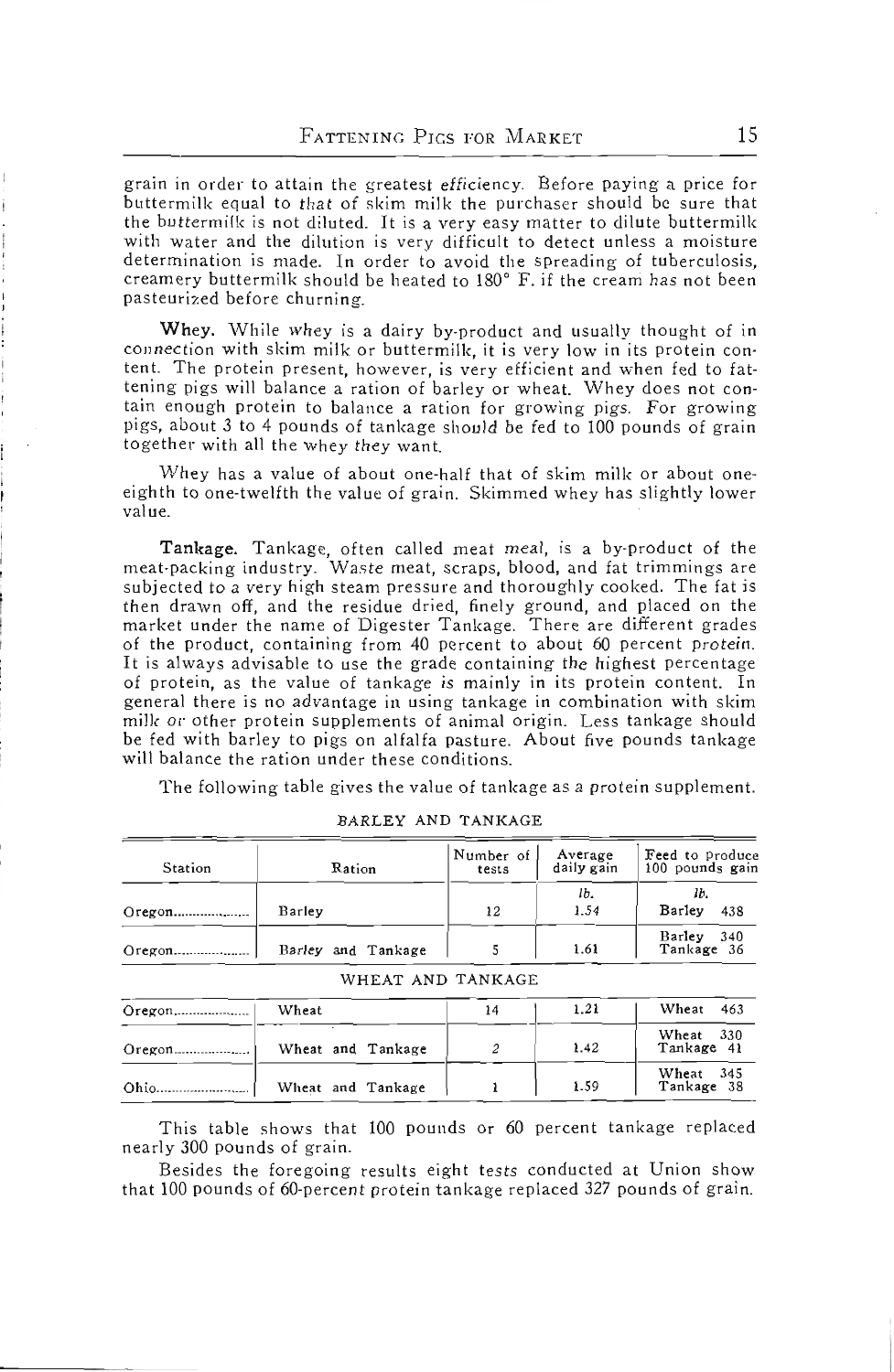These results indicate clearly the value of tankage as a protein supplement to the grains. They also indicate the inefficiency of grain alone. One pound of tankage fed in amounts of from 5 to 7 percent of the ration will i as a ration with 17 percent; that is, the gains were as good and the total amount of feed to the 100 pounds gain no higher, thus showing that 5 to 7 percent was enough to balance the ration.

Fish-meaL Fish-meal is a protein supplement prepared from fish scraps and fish unsuited for human food. The fish and scraps are cooked, then pressed to express the oil, after which the residue is dried and ground.

Some fish-meals contain from 2 to 10 percent less protein than does tankage, but they contain more mineral matter, especially more calcium and phosphorus, bone.building compounds, which are important in hog feeding.

| Station       | Number<br>of tests | Ration               |                 | Daily feed  | Feed to produce<br>100 pounds gain |                  |
|---------------|--------------------|----------------------|-----------------|-------------|------------------------------------|------------------|
| Oregon        | $\overline{2}$     | Barley<br>Fish-meal  | $\%$<br>93<br>7 | lb.<br>1.32 | Barley<br>Fish-meal                | Ib.<br>402<br>30 |
| Oregon        | $\overline{2}$     | Barley<br>$T$ ankage | 93              | 1.08        | Barley<br>Tankage                  | 441<br>33        |
| United States |                    | Corn<br>Fish-meal    | 90<br>10        | 2.16        | Corn<br>Fish-meal                  | 354<br>39        |
| United States |                    | Corn<br>Tankage      | 90<br>10        | 2.00        | Corn<br>Tankage                    | 416<br>46        |

The following table gives the results of tests of tankage versus fish- meal.

From the table it will be observed that fish-meal is more efficient than tankage as a protein supplement. The average saving in feeding fish-meal tankage as a protein supplement. The average saving in feeding fish-meal<br>in preference to tankage is 9 percent. The relative price of tankage and fish-meal will determine which feed should be fed. Fish-meal containing less than 45 percent protein can not be expected to be as efficient as the high-grade tankage.

Coconut meal. Coconut meal is the product resulting after the oil has been extracted from the copra, or meat of the coconut. There are two kinds of coconut meal, the domestic and Oriental. The domestic meal is made in America from copra imported from the Orient. The Oriental meal is made in the Orient and owing to the crude method of manufacturing still contains 30 to 40 percent fat. Most of the coconut meal on the American market is of domestic manufacture. The use of coconut products is being encouraged by commercial shipping interests of the Northwest to furnish return cargo for ships that have gone to the Orient with flour and lumber.

Some coconut meal tends to become rancid if stored for a long period, especially when it contains much moisture. Coconut meal varies as to palatability. Occasionally there will be a quantity that the pigs will not eat readily, probably because the fat has become rancid, although we can not be quite sure on this point.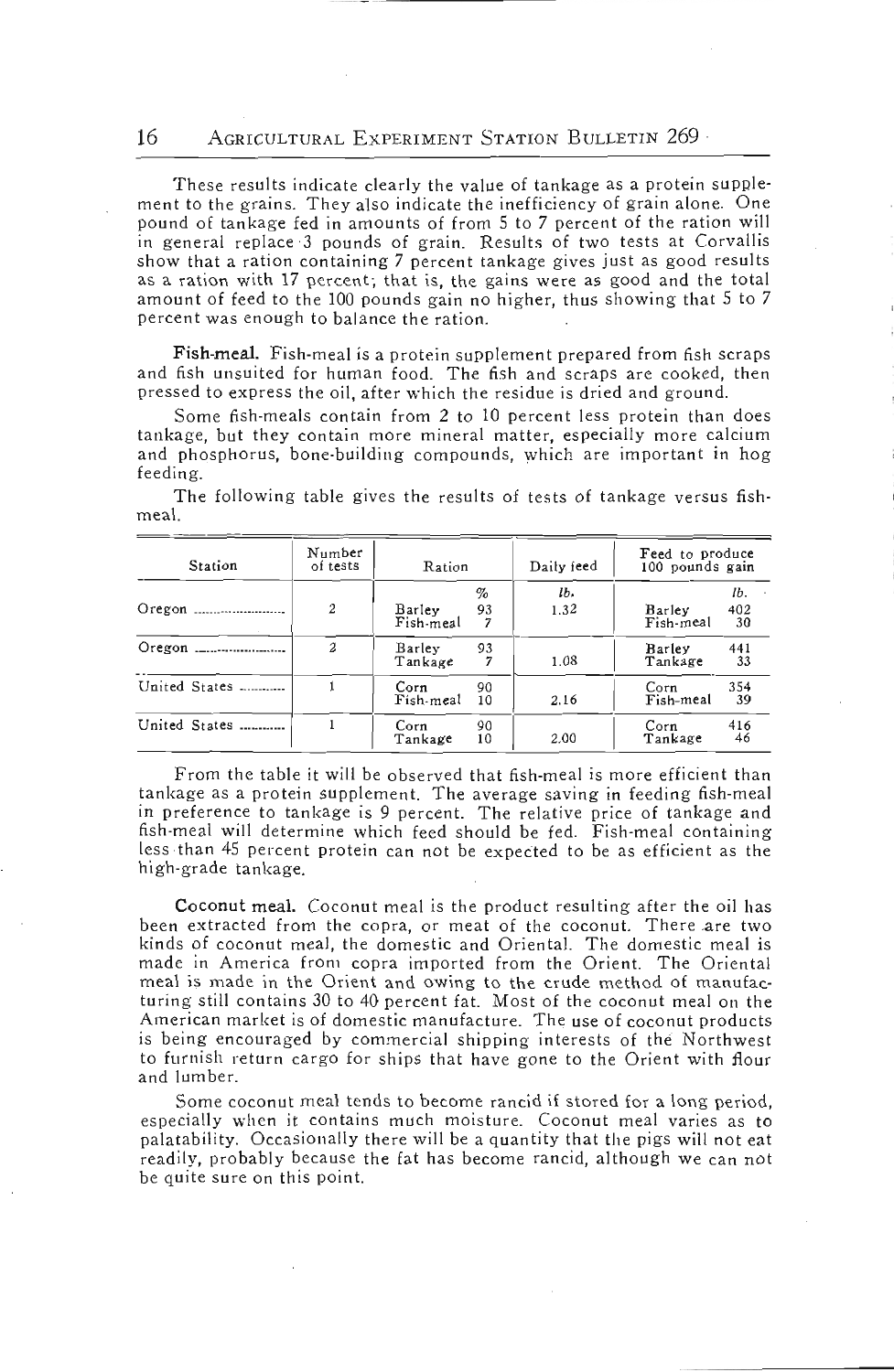In one test at Corvallis, growing pigs refused to eat coconut meal when fed as 21 percent of the ration, but in other tests they have readily eaten up to 50 percent coconut meal. In two tests coconut meal containing 43 percent fat was fed in the proportions of 25 percent and 50 percent of the total ration. In both cases the 25-percent ration proved to be the more satisfactory. The 50-percent ration had a laxative effect causing the pigs to scour. The standard domestic coconut meal was fed in two other tests, and each time a ration containing 25 percent coconut meal and 75 percent barley or wheat was the most satisfactory. In a ration of 25 percent coco-<br>nut meal, the remainder being barley, wheat or corn, coconut meal is equal to any of the common grains.

Linseed-oil meal. Linseed-oil meal is the product remaining after the linseed-oil has been expressed froni the flaxseed. It is very palatable, uniform in quality, keeps well, and is in all cases a safe feed. The term 'oil meal" is generally used to mean linseed-oil meal but is sometimes applied to other products resulting from the extraction of various vegetable oils.

Linseed-oil meal is a satisfactory supplement to barley at the rate of 10 pounds of linseed-oil meal to 90 pounds of barley when the pigs are on pasture. Tankage and alfalfa should be added when the pigs are not on pasture.

Soy-bean meal. Soy-bean meal is the product remaining after the oil value but has about 20 percent more protein and consequently a higher value. In the South the term "soy-bean meal" is used to indicate the entire soy-bean ground fine, without the oil having been extracted. This product. however, is not on the market in the Northwest. The soy-bean meal on the market here is imported from the Orient and has had the oil extracted.<br>Soy-bean oil meal can be used to replace linseed-oil meal when the prices are

Cottonseed.meal. Because of certain poisonous properties cottonseed. meal should not be used as a pig feed although it is very desirable fçr cattle and sheep.

Alfalfa hay. Alfalfa hay is a desirable supplement within certain limits. It contains the compounds which are lacking in the cereals, and where grown in abundance has the advantage of being relatively cheap. It is, however, so bulky that the pigs do not readily consume enough of it to balance the ration without cutting down the total amount of feed consumed. Pigs will not consume a normal amount of any ration containing more than 10 enough protein properly to supplement the grain ration, though it is a little better than grain alone. A few pounds of alfalfa meal in 100 pounds of grain mixture is a good thing in a ration for fattening pigs but under no conditions should more than 5 pounds be added to 100 pounds of grain. This amount is sufficient to add the necessary vitamins. With this small amount of alfalfa some additional feed such as tankage should be used.

Protein mixtures. A mixture of protein feeds is superior to a single protein feed especially if the single protein is a vegetable protein. A mixture of alfalfa meal and tankage is a better supplement to barley than either alfalfa meal or tankage alone.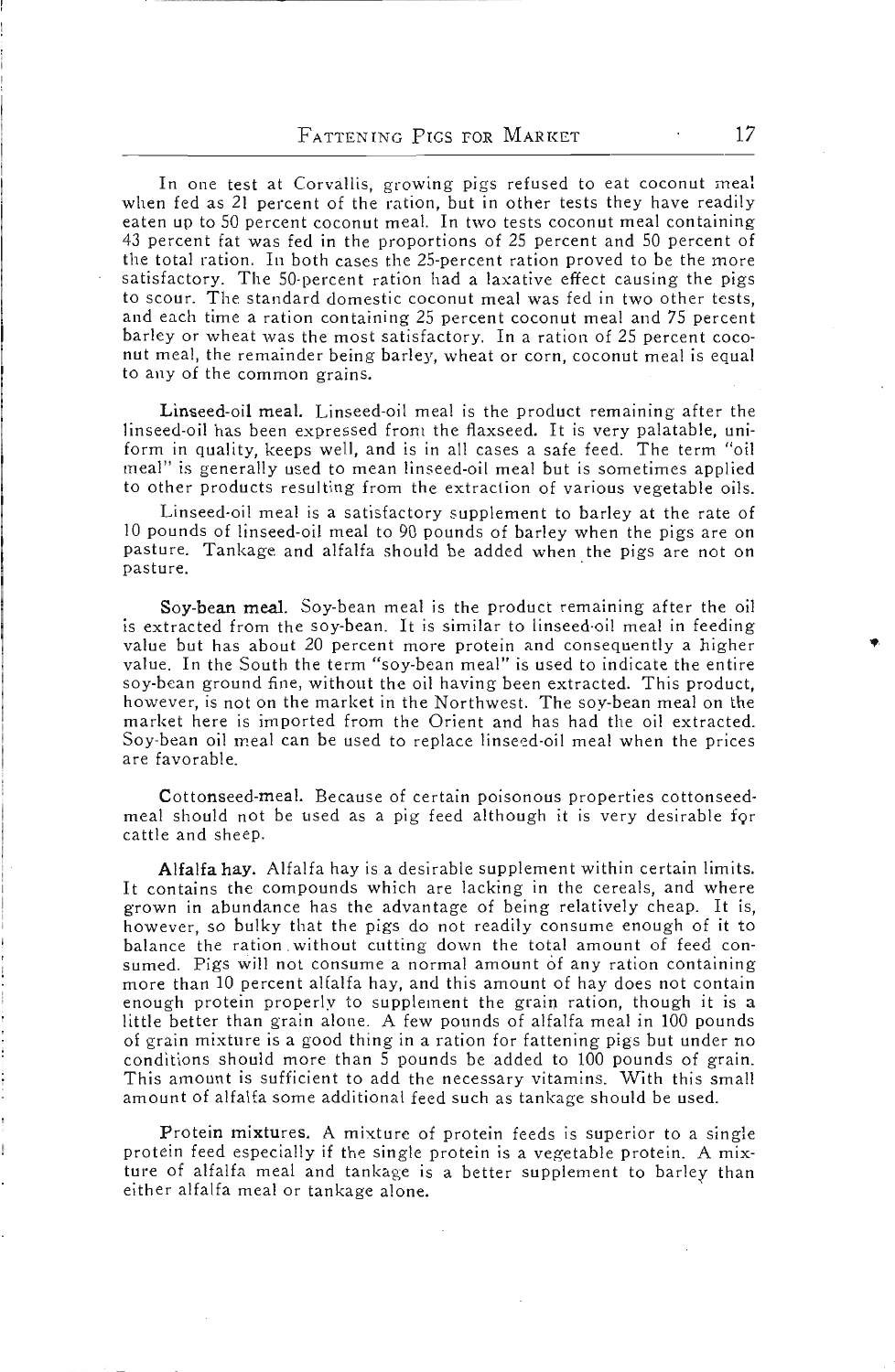A mixture of 2 parts tankage, 1 part linseed-oil meal and 1 part of alfalfa meal has been used with very satisfactory results by several of the Middle West stations. This mixture is fed at the rate of 12 pounds to 88 pound tankage.

#### SUCCULENTS

Succulent feeds have a very beneficial effect on the digestive system<br>and produce unusually good returns in proportion to nutrients contained, but on account of their large water and fiber content they can supply only a small part of the total nutrients required. Their use, therefore, does not lessen to any large extent the amount of grain needed. When cheap, feed- ers are often tempted to feed succulents to excess with the result that the pigs make poor gains and do not get fat.

Potatoes. Cooked potatoes are possibly the best succulents for fattening purposes, but because of their high water content pigs will not consume<br>a full ration if the proportion of potatoes is greater than 4 pounds of<br>potatoes to 1 of grain. If a larger proportion of potatoes is used the pig

In several tests at Corvallis and Union with a ration consisting of four parts by weight of cooked potatoes to one part of grain, an average of 238 pounds of barley and 845 pounds of potatoes was necessary to produce 100 pounds gain. On this basis it required 422 pounds of cooked potatoes to replace 100 pounds of barley. Wisconsin reports that 442 pounds of cooked potatoes replaced 100 pounds of corn-meal. Denmark reports that 400 pounds cooked potatoes saved 100 pounds of mixed grain. These results indicate that 400 to 425 pounds of cooked potatoes will replace 100 pounds of grain (barley, wheat, corn, or mixed grains), if fed in proportions not to exceed four parts cooked potatoes to one part grain.

Roots. Roots, including sugar-beets, mangels, carrots, rutabagas, etc., are valuable when fed in limited amounts. It is not advisable to feed a ration consisting of more than three-fourths roots to one-fourth grain. On the basis of palatability the roots rank as follows: sugar-beets, man- gels, carrots, rutabagas.

By actual test animals weighing 150 pounds receiving ground barley in a self-feeder could be induced to eat in addition to the barley not to exceed three pounds of mangels each in a day. In a recent experiment conducted at Corvallis, however, finely chopped mangels were fed success- fully in self-feeders. The lot consisted of fifteen head, having an average initial weight of 183 pounds. The average daily gain was 1.64, and the daily feed consumption was 4.66 pounds of barley and 20.8 pounds of mangels. It required 1,261 pounds of mangels and 283 pounds of barley to produce 100 pounds gain. The heavy consumption of mangels is due to mixing the grain and finely chopped mangels before the feeding.

We are safe in concluding that 600 pounds of mangels will replace 100 pounds of barley if fed in proper proportions. Carrots and turnips are slightly more valuable than mangels, though not as palatable. Results from other stations show that 400 pounds of sugar-beets are necessary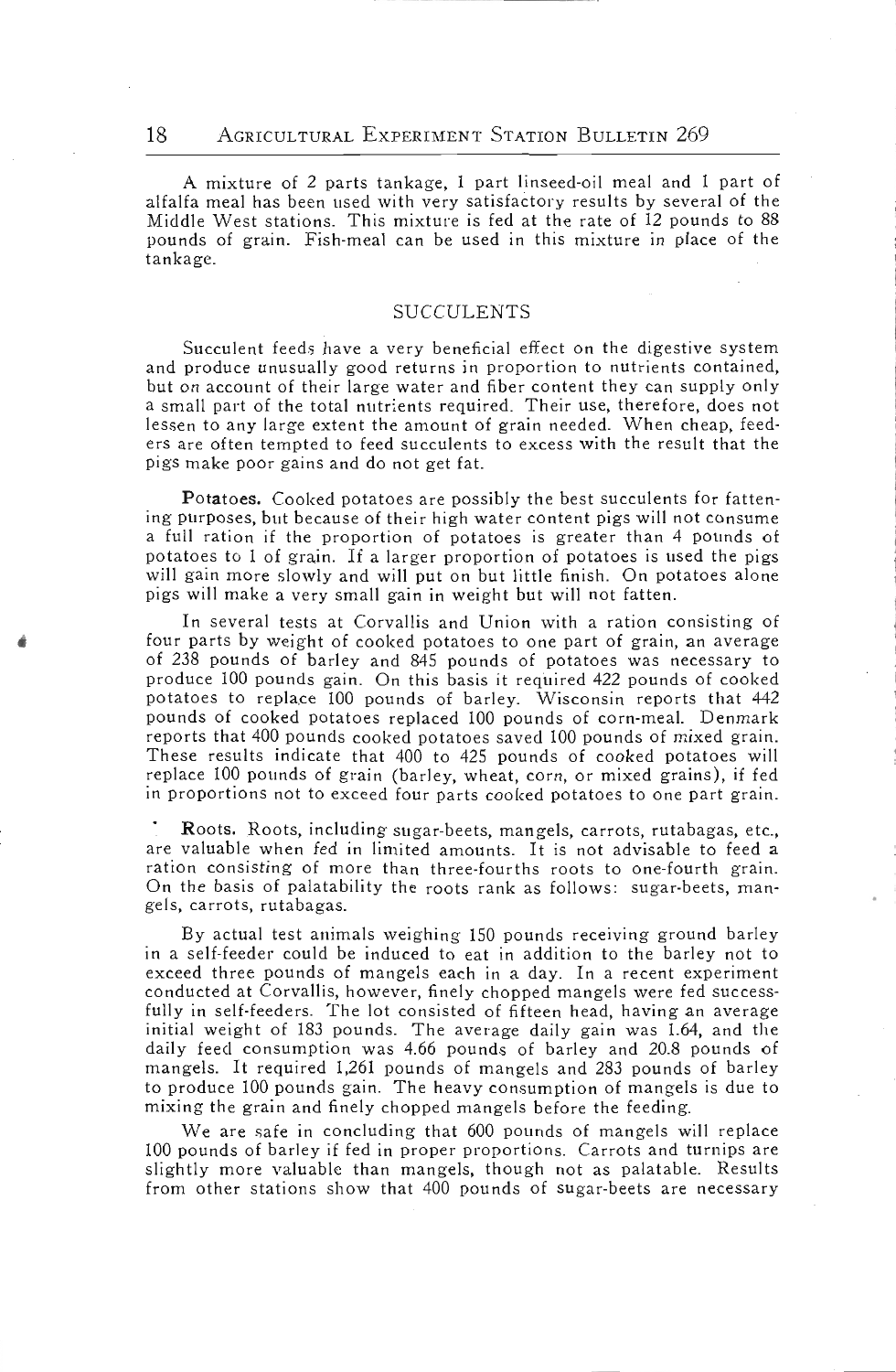to replace 100 pounds of grain. The difference in efficiency of the various root crops, except sugar-beets, is so slight that the determining factor should be the comparative yield and Cost of producing the crops. Such differences as there are seem to depend upon the dry-matter content.

Artichokes. As reported in Station Bulletin 54 one-eighth acre of artichokes supplemented with 736 pounds of mixed grain produced 244 pounds of pork. Allowing 450 pounds of mixed grain for 100 pounds gain, 29 reports artichokes practically equal to potatoes for pig feeding. Henry states the following regarding artichokes: "Although long grown in a<br>small way and often extolled, no extended feeding trials have yet been made with artichokes, nor does their use by feeders seem to increase."<br>Artichokes are grown to some extent on the richer bottom soils of the<br>Coast counties of Oregon but are almost unknown in the other parts of the state.

Silage. Corn silage is practically of no value in a fattening ration. Tests at Corvallis show a smaller daily gain and a greater amount of grain requirement to the pound of gain when silage constituted part of the ration stations confirm these conclusions. This is probably due to the large amount of fiber contained in the silage.

Silage made from the ear corn without the stalks is a very satisfactory<br>pig feed, but the pigs leave the cobs and husks and eat only the kernels.<br>There seems to be no advantage in putting ear corn in the silo instead of<br>pu

#### MISCELLANEOUS FEEDS

Molasses. Cane molasses can be used to advantage in combination with other feeds. Tests at Corvallis show that one lot of fifteen pigs receiving four parts mill-run and one part molasses consumed as much mill-run as similar lots receiving mill-run alone. The gains were proportionately better, thus making cane molasses more efficient than mill-run and at the same time inducing greater consumption and greater gains.

In another test recently conducted at Corvallis fifteen pigs having an average initial weight of 183 pounds consumed daily 10.7 pounds of a mix-<br>ture of ground barley 72 percent, tankage 8 percent, and molasses 20 percent. They made a daily gain for 50 days of 2.11 pounds. In this test molasses proved practically equal pound for pound to ground barley.

In a test at Corvallis, one lot of pigs was fed as high a proportion of molasses as was possible in order to determine how much they could consume without any detrimental effects. The pigs were started on a 30-<br>percent ration, which was gradually increased until 43 percent of the ration was molasses. A ration containing more than 30 percent molasses will cause the pigs to scour.

Molasses is especially good to mix with other feeds of an unpalatable or corn. Molasses is used chiefly, however, by feed manufacturers in the preparation of mixed feeds. These dealers get molasses in tank cars and at a much cheaper rate than farmers who have to buy it in barrels and in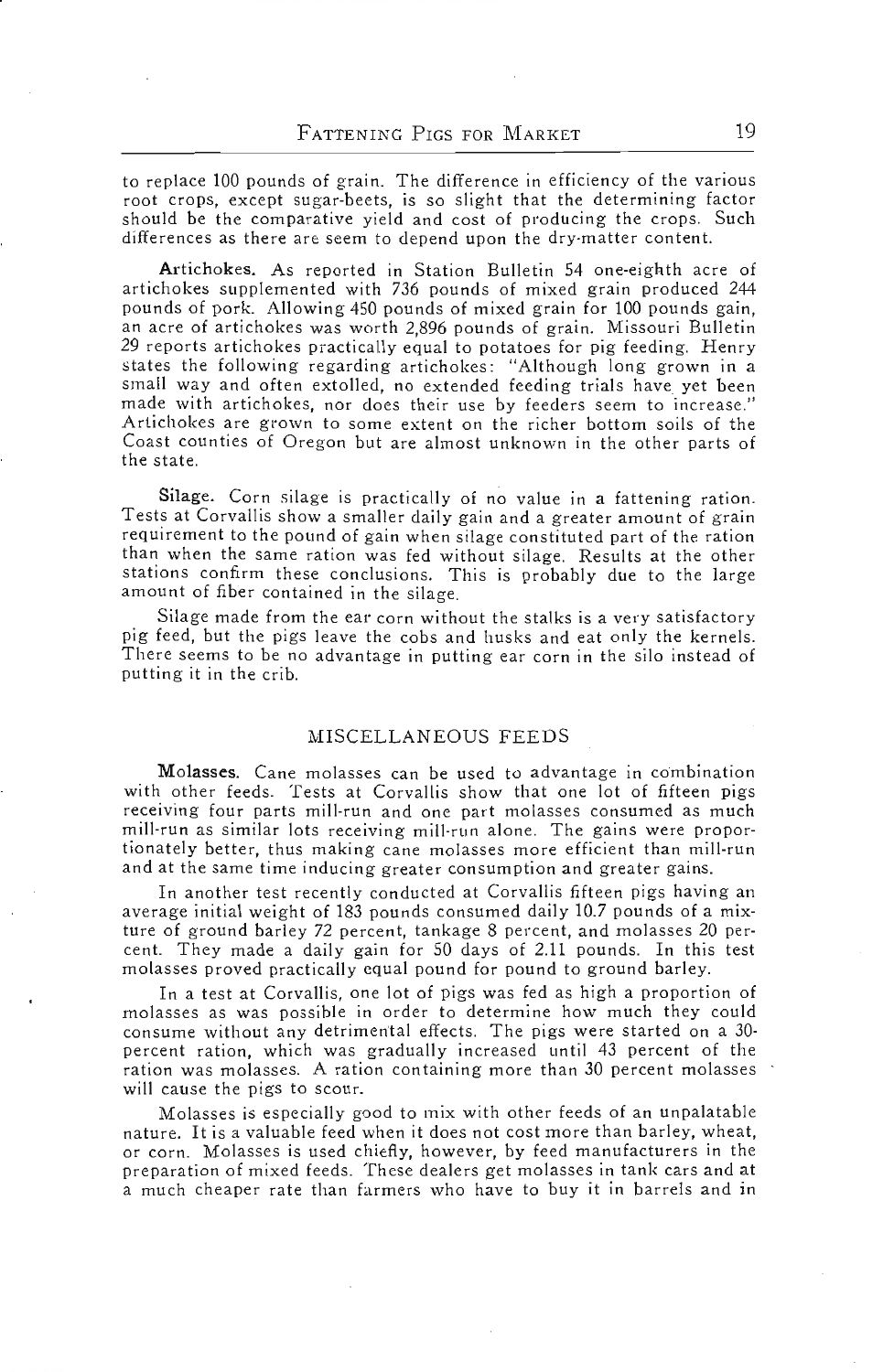small lots. Barreling adds approximately 50 percent to the cost of molasses. Farmers usually dislike molasses because it is unpleasant to handle.

Garbage. Garbage can be utilized as a hog feed without any detri- mental effects on the pork produced although popular opinion is to the contrary. The only effect garbage has on the hogs is that it makes them rather paunchy and in that way lowers their dressing percentage.

In several tests at Corvallis, with garbage from the dormitories, it required from 1,500 pounds to 2,000 pounds to produce 100 pounds of gain. alone. Restaurant and hotel garbage has a higher feed value than family garbage. It is not necessary to cook garbage; in fact cooking means an additional expense and does not increase the feed value unless the garbage<br>is nearly all potato peelings. Cooking does not control the spread of disease and it is always necessary to vaccinate the hogs in case cholera is<br>prevalent. Some feeders cook garbage in order to remove the grease,<br>which they sell as soap grease, but the grease ordinarily does not pay the expense of cooking. In order to skim the grease off it is necessary to add enough water to cover the garbage, which increases the bulk and reduces the feed value. In addition, the grease has a feed value to the pigs of about two times the value of grain.

The laws of Oregon at one time required that garbage be cooked before feeding it to hogs, but this law has been repealed as a result of information obtained at the Oregon Experiment Station.

Since the supply of garbage always varies from day to day, it is a good<br>plan to have pigs enough to eat up all the garbage at all times and then<br>when there is not enough garbage, make up the deficiency with grain.<br>Garbage

Hogs that are fed garbage from a city should be vaccinated for hog cholera.

When grain is fed to reduce the pig's "paunchiness" only grains that have a small amount of crude fiber such as barley, wheat or corn should be fed. Such feeds as mill-run or oats are too bulky and cause the same 'paunchy" condition as garbage.

In tests at Corvallis, it was proved that garbage does not need a protein supplement such as tankage or fish-meal, as there seems to be sufficient protein in the garbage to balance the ration.

Beans. According to the Michigan Station, cooked cull beans fed with equal parts of corn made 1.5 pounds gain per day and required 406 pounds of feed to produce 100 pounds gain. When a straight ration of cooked beans was fed, the daily gains were not as much and it required more feed<br>per 100 pounds gain. A ration containing more than one-half of cooked beans causes soft pork.

#### PASTURE CROPS

Alfalfa pasture. There is considerable question in the minds of farm- ers as to the advisability of allowing fattening pigs pasturage in combination with their grain ration. Results at Union show that it is advisable provided the animals are marketed under 200 pounds. Under these condi-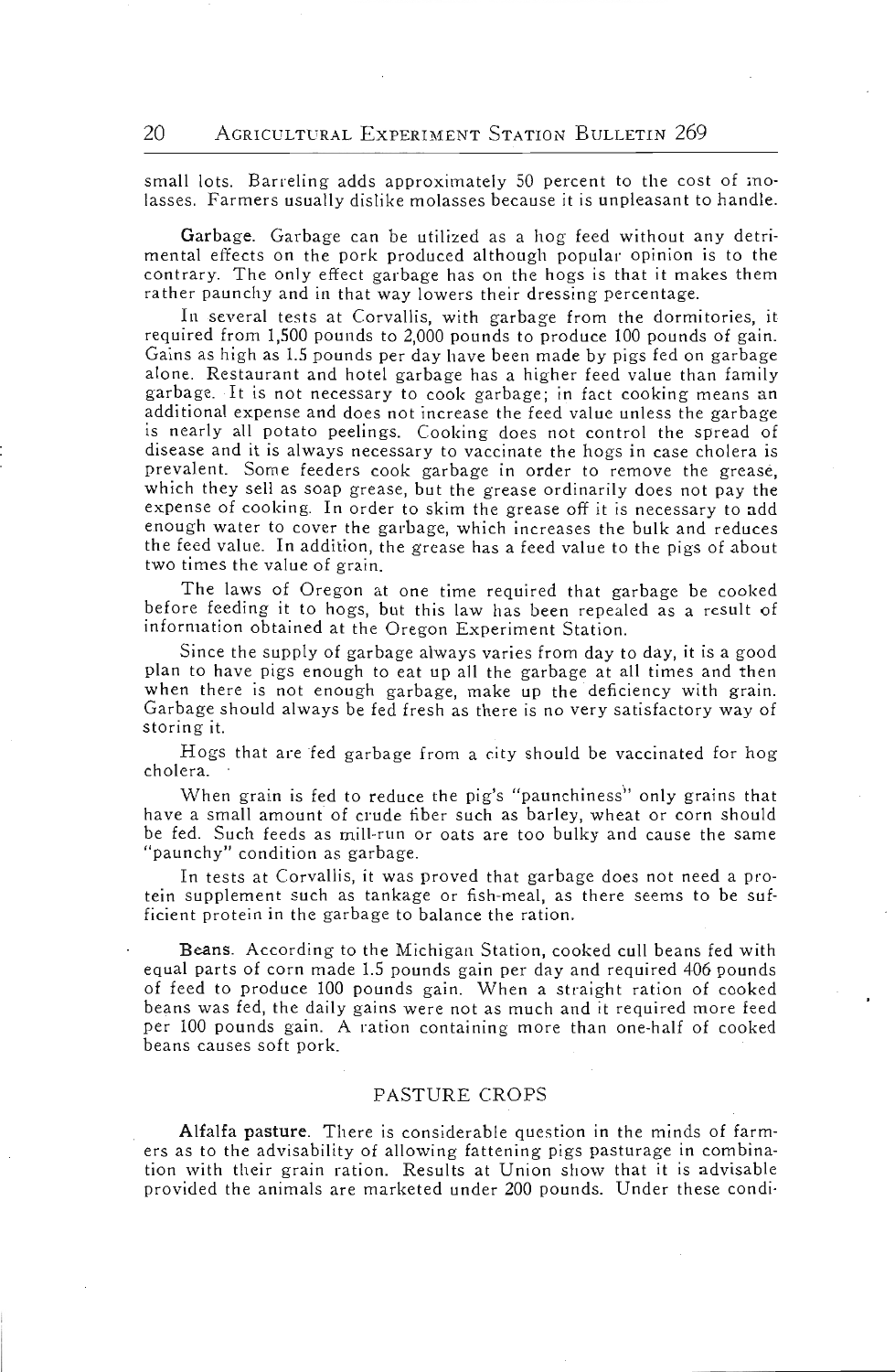tions alfalfa pasture made a saving of 88.61 pounds barley to the 100 pounds gain.

Following is a table from Feeds and Feeding by Henry and Morrison.

| Feed | Daily gain | Feed to produce<br>100 pounds gain |
|------|------------|------------------------------------|
|      | 1.13       | 450                                |
|      | 1.31       | 394                                |

This table shows a great advantage for alfalfa pasture. The average initial weight of the hogs used was approximately 52 pounds; thus they were growing during the fattening period.

In general, light-weight hogs can utilize pasture to the best advantage. Pasture for fattening pigs must be good in all cases and the grain not limited.

Clover pasture. Clover pasture and rape pasture are of about equal value for hogs. They will not yield as much as alfalfa but will grow in localities where alfalfa will not grow and are especially suited to the Willamette Valley. Clover will furnish pasture earlier in the season than rape, while rape is at its best during the summer when clover is getting<br>woody. Clipping clover when it is getting stemmy or woody will induce<br>a new growth and greatly improve the pasture. Red clover is the most<br>satisfacto pounds per acre.

Rape pasture. Rape can be sown either in rows or broadcast. Sowing in rows so it can be cultivated is generally more satisfactory for pasture in dry weather. It may be sown with a grain drill leaving the first hole<br>open and plugging the next three holes, then leave one hole open, and so<br>on across the drill. Rape should not be sown until the weather and the<br>groun weeds and conserve moisture.

Rape should not be pastured until it is about ten or twelve inches high. After rape has been grazed down to four or five leaves to the plant, the hogs should be changed to another pasture and the rape cultivated. Then after a short time it can be pastured again.

Seed rape at about 3 pounds per acre in rows and about 5 pounds when broadcast. It is probably the best pasture in Western Oregon.

Rape is primarily a pasture crop to be utilized in July, August, and September or the dry season. Rape pasture has replaced, on the average for five years, 725 pounds of grain per acre of rape for fattening pigs. The returns from rape pasture have not been large as its growth is limited since moisture is lacking in the soil during the months that rape is expected to make its growth.

Winter wheat. Winter wheat planted in the spring makes a good hog pasture for Western Oregon. It yields only about two-thirds as much as rape or clover but it is better suited to poor undrained soil. It is necessary to keep the wheat grazed to about three or four inches in height or the